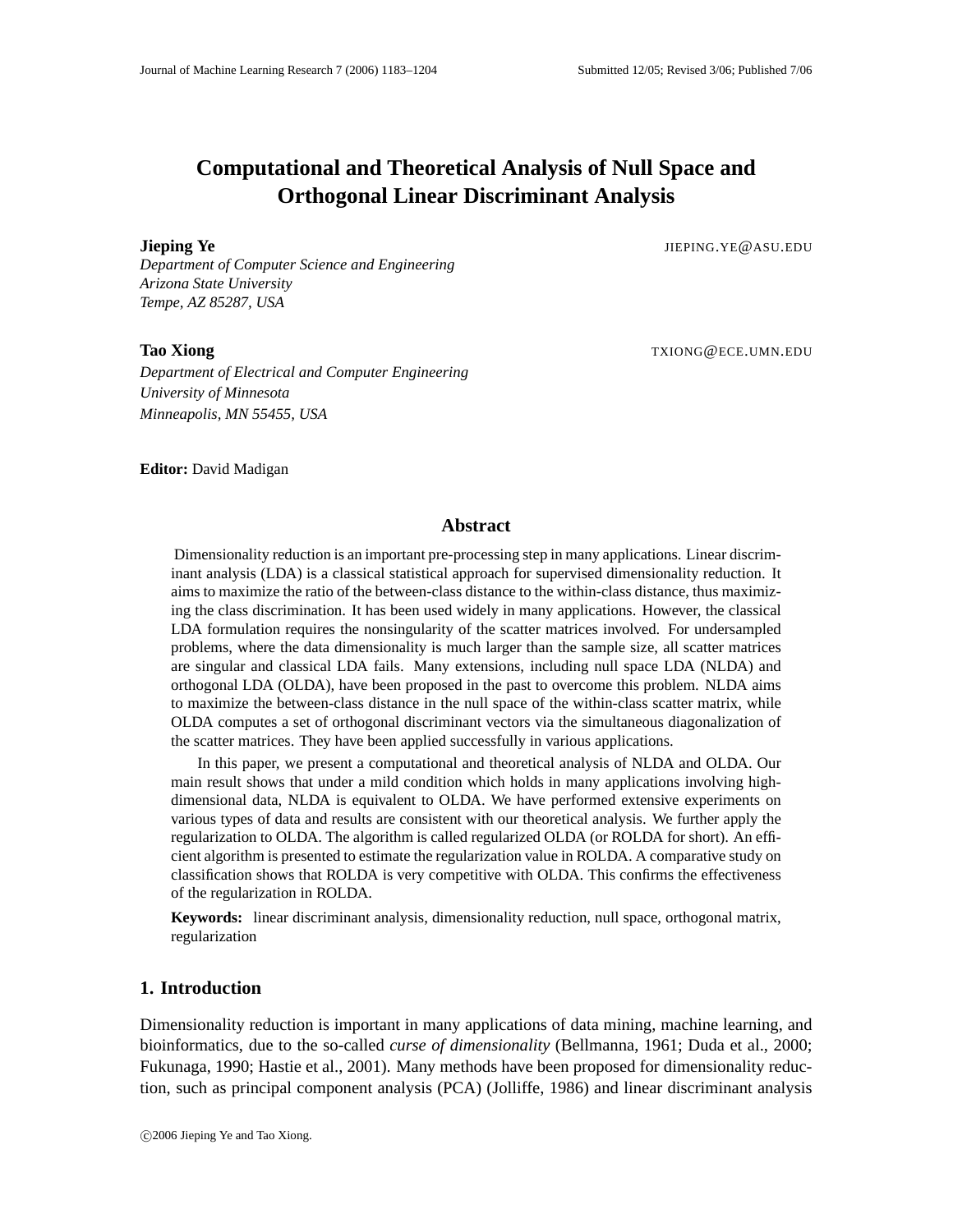(LDA) (Fukunaga, 1990). LDA aims to find the optimal discriminant vectors (transformation) by maximizing the ratio of the between-class distance to the within-class distance, thus achieving the maximum class discrimination. It has been applied successfully in many applications including information retrieval (Berry et al., 1995; Deerwester et al., 1990), face recognition (Belhumeour et al., 1997; Swets and Weng, 1996; Turk and Pentland, 1991), and microarray gene expression data analysis (Dudoit et al., 2002). However, classical LDA requires the so-called *total scatter matrix* to be nonsingular. In many applications such as those mentioned above, all scatter matrices in question can be singular since the data points are from a very high-dimensional space and in general the sample size does not exceed this dimensionality. This is known as the *singularity* or *undersampled problem* (Krzanowski et al., 1995).

In recent years, many approaches have been proposed to deal with such high-dimensional, undersampled problem, including null space LDA (NLDA) (Chen et al., 2000; Huang et al., 2002), orthogonal LDA (OLDA) (Ye, 2005), uncorrelated LDA (ULDA) (Ye et al., 2004a; Ye, 2005), subspace LDA (Belhumeour et al., 1997; Swets and Weng, 1996), regularized LDA (Friedman, 1989), and pseudo-inverse LDA (Raudys and Duin, 1998; Skurichina and Duin, 1996). Null space LDA computes the discriminant vectors in the null space of the within-class scatter matrix. Uncorrelated LDA and orthogonal LDA are among a family of algorithms for generalized discriminant analysis proposed in (Ye, 2005). The features in ULDA are uncorrelated, while the discriminant vectors in OLDA are orthogonal to each other. Subspace LDA (or PCA+LDA) applies an intermediate dimensionality reduction stage such as PCA to reduce the dimensionality of the original data before classical LDA is applied. Regularized LDA uses a scaled multiple of the identity matrix to make the scatter matrix nonsingular. Pseudo-inverse LDA employs the pseudo-inverse to overcome the singularity problem. More details on these methods, as well as their relationship, can be found in (Ye, 2005). In this paper, we present a detailed computational and theoretical analysis of null space LDA and orthogonal LDA.

In (Chen et al., 2000), the null space LDA (NLDA) was proposed, where the between-class distance is maximized in the null space of the within-class scatter matrix. The singularity problem is thus implicitly avoided. Similar idea has been mentioned briefly in (Belhumeour et al., 1997). (Huang et al., 2002) improved the efficiency of the algorithm by first removing the null space of the total scatter matrix, based on the observation that the null space of the total scatter matrix is the intersection of the null space of the between-class scatter matrix and the null space of the withinclass scatter matrix.

In orthogonal LDA (OLDA), a set of orthogonal discriminant vectors is computed, based on a generalized optimization criterion (Ye, 2005). The optimal transformation is computed through the simultaneous diagonalization of the scatter matrices, while the singularity problem is overcome implicitly. Discriminant analysis with orthogonal transformations has been studied in (Duchene and Leclerq, 1988; Foley and Sammon, 1975). By a close examination of the computations involved in OLDA, we can decompose the OLDA algorithm into three steps: first remove the null space of the total scatter matrix; followed by classical uncorrelated LDA (ULDA), a variant of classical LDA (details can be found in Section 2.1); and finally apply an orthogonalization step to the transformation.

Both the NLDA algorithm (Huang et al., 2002) and the OLDA algorithm (Ye, 2005) result in orthogonal transformations. However, they applied different schemes in deriving the optimal transformations. NLDA computes an orthogonal transformation in the null space of the within-class scatter matrix, while OLDA computes an orthogonal transformation through the simultaneous diagonaliza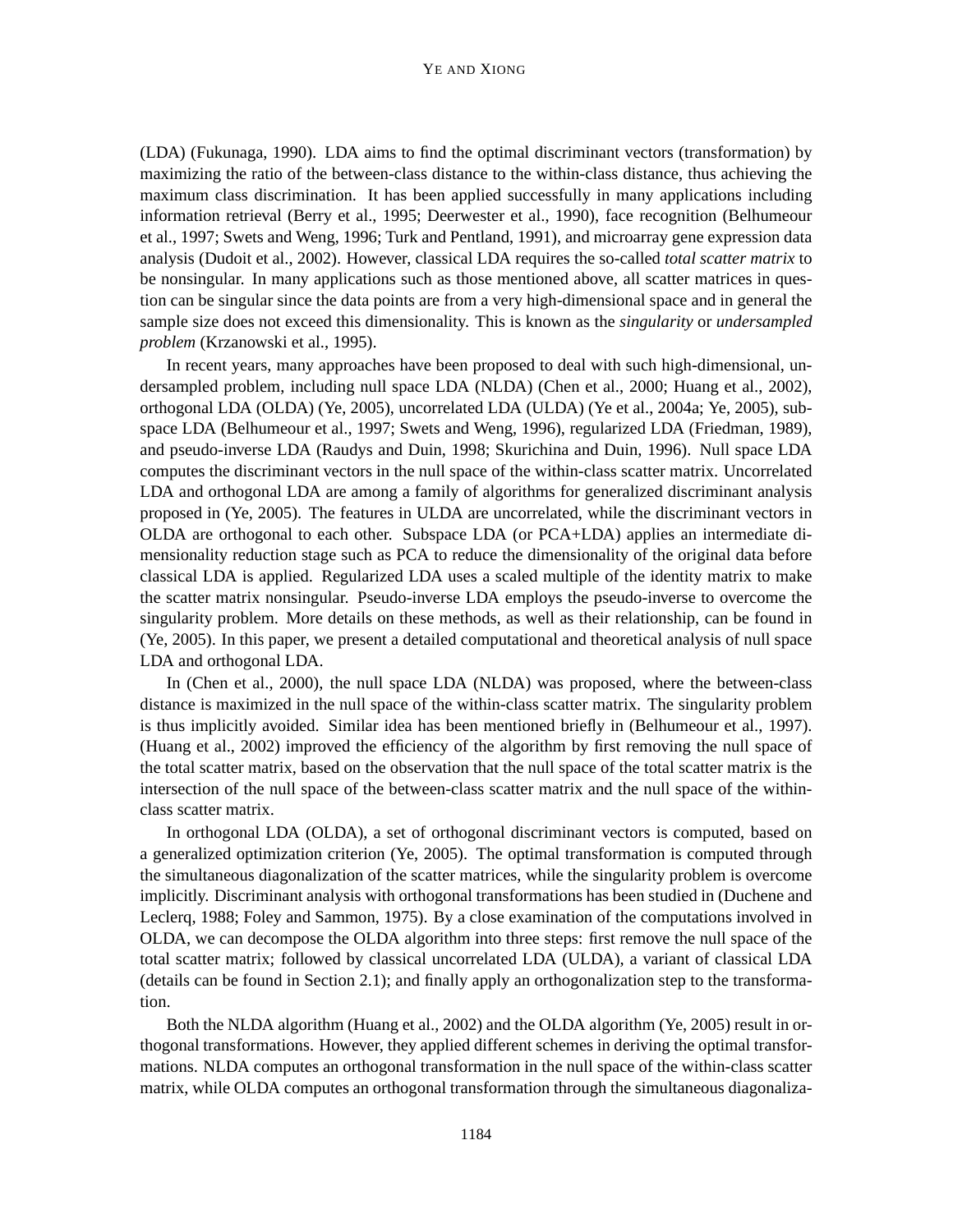tion of the scatter matrices. Interestingly, we show in Section 5 that NLDA is equivalent to OLDA, under a mild condition  $C1$ ,<sup>1</sup> which holds in many applications involving high-dimensional data (see Section 7). Based on the equivalence result, an improved algorithm for NLDA, called iNLDA, is presented, which further reduces the computational cost of the original NLDA algorithm.

We extend the OLDA algorithm by applying the regularization technique, which is commonly used to stabilize the sample covariance matrix estimation and improve the classification performance (Friedman, 1989). The algorithm is called regularized OLDA (or ROLDA for short). The key idea in ROLDA is to add a constant  $\lambda$  to the diagonal elements of the total scatter matrix. Here  $\lambda > 0$ is known as the *regularization parameter*. Choosing an appropriate regularization value is a critical issue in ROLDA, as a large  $\lambda$  may significantly disturb the information in the scatter matrix, while a small  $\lambda$  may not be effective in improving the classification performance. Cross-validation is commonly used to estimate the optimal  $\lambda$  from a finite set of candidates. Selecting an optimal value for a parameter such as λ is called *model selection* (Hastie et al., 2001). The computational cost of model selection for ROLDA can be expensive, especially when the candidate set is large, since it requires expensive matrix computations for each  $\lambda$ . We show in Section 6 that the computations in ROLDA can be decomposed into two components: the first component involves matrices of high dimensionality but independent of  $\lambda$ , while the second component involves matrices of low dimensionality. When searching for the optimal  $\lambda$  from a set of candidates via cross-validation, we repeat the computations involved in the second component only, thus reducing the computational cost of model selection in ROLDA.

We have conducted experiments using 14 data sets from various data sources, including lowdimensional data from UCI Machine Learning Repository<sup>2</sup> and high-dimensional data such as text documents, face images, and gene expression data. (Details on these data sets can be found in Section 7.) We did a comparative study of NLDA, iNLDA, OLDA, ULDA, ROLDA, and Support Vector Machines (SVM) (Schökopf and Smola, 2002; Vapnik, 1998) in classification. Experimental results show that

- For all low-dimensional data sets, the null space of the within-class scatter matrix is empty, and both NLDA and iNLDA do not apply. However, OLDA is applicable and the reduced dimensionality of OLDA is in general  $k - 1$ , where k is the number of classes. Condition C1 holds for most high-dimensional data sets (eight out of nine data sets). NLDA, iNLDA, and OLDA achieve the same classification performance, in all cases when condition C1 holds. For cases where condition C1 does not hold, OLDA outperforms NLDA and iNLDA, as OLDA has a larger number of reduced dimensions than NLDA and iNLDA. These empirical results are consistent with our theoretical analysis.
- iNLDA and NLDA achieve similar performance in all cases. OLDA is very competitive with ULDA. This confirms the effectiveness of the final orthogonalization step in OLDA. ROLDA achieves a better classification performance than OLDA, which shows the effectiveness of the regularization in ROLDA. Overall, ROLDA and SVM are very competitive with other methods in classification.

The rest of the paper is organized as follows. An overview of classical LDA and classical uncorrelated LDA is given in Section 2. NLDA and OLDA are discussed in Section 3 and Section 4,

<sup>1.</sup> Condition C1 requires that the rank of the total scatter matrix equals to the sum of the rank of the between-class scatter matrix and the rank of the within-class scatter matrix. More details will be given in Section 5.

<sup>2.</sup> http://www.ics.uci.edu/∼mlearn/MLRepository.html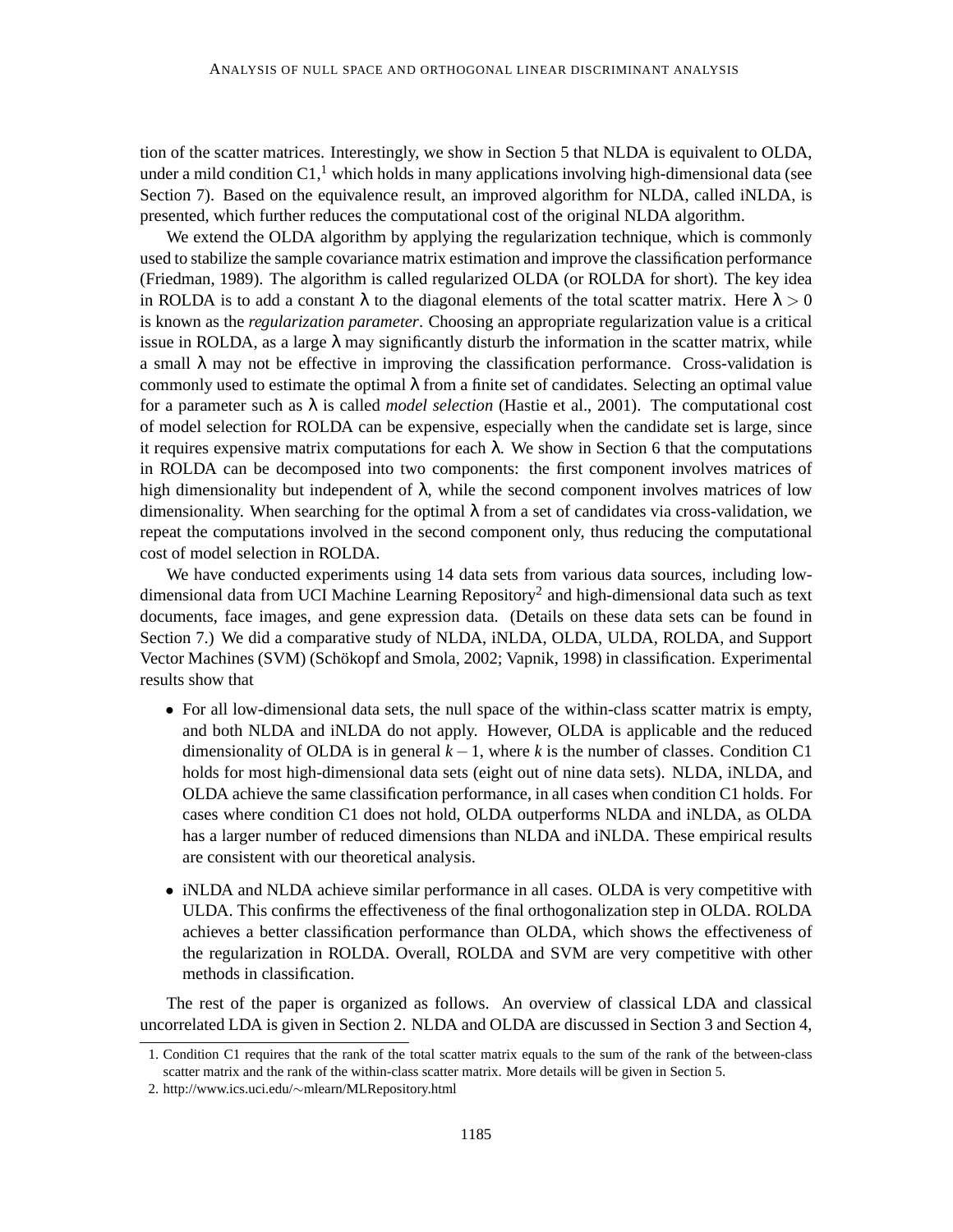| Notation                    | Description                        | Notation         | Description                                 |
|-----------------------------|------------------------------------|------------------|---------------------------------------------|
| A                           | data matrix                        | $\boldsymbol{n}$ | number of training data points              |
| $\mathfrak{m}$              | data dimensionality                |                  | reduced dimensionality                      |
| $\boldsymbol{k}$            | number of classes                  | $S_b$            | between-class scatter matrix                |
| $S_w$                       | within-class scatter matrix        | $S_t$            | total scatter matrix                        |
| $\boldsymbol{G}$            | transformation matrix              | $S_i$            | covariance matrix of the <i>i</i> -th class |
| $c_i$                       | centroid of the <i>i</i> -th class | $n_i$            | sample size of the $i$ -th class            |
| $\mathcal{C}_{\mathcal{C}}$ | global centroid                    | K                | number of neighbors in K-NN                 |
|                             | rank of $S_t$                      |                  | rank of $S_h$                               |

Table 1: Notation.

respectively. The relationship between NLDA and OLDA is studied in Section 5. The ROLDA algorithm is presented in Section 6. Section 7 includes the experimental results. We conclude in Section 8.

For convenience, Table 1 lists the important notation used in the rest of this paper.

### **2. Classical Linear Discriminant Analysis**

Given a data set consisting of *n* data points  $\{a_j\}_{j=1}^n$  in  $\mathbb{R}^m$ , classical LDA computes a linear transformation  $G \in \mathbb{R}^{m \times \ell}$  ( $\ell < m$ ) that maps each  $a_j$  in the *m*-dimensional space to a vector  $\hat{a}_j$  in the  $\ell$ -dimensional space by  $\hat{a}_j = G^T a_j$ . Define three matrices  $H_w$ ,  $H_b$ , and  $S_t$  as follows:

$$
H_w = \frac{1}{\sqrt{n}} [(A_1 - c_1 e^T), \cdots, (A_k - c_k e^T)], \qquad (1)
$$

$$
H_b = \frac{1}{\sqrt{n}} [\sqrt{n_1}(c_1 - c), \cdots, \sqrt{n_k}(c_k - c)], \qquad (2)
$$

$$
H_t = \frac{1}{\sqrt{n}}(A - ce^T), \tag{3}
$$

where  $A = [a_1, \dots, a_n]$  is the data matrix,  $A_i$ ,  $c_i$ ,  $S_i$ , and  $n_i$  are the data matrix, the centroid, the covariance matrix, and the sample size of the *i*-th class, respectively, *c* is the global centroid, *k* is the number of classes, and *e* is the vector of all ones. Then the *between-class scatter matrix*  $S_b$ , the *within-class scatter matrix*  $S_w$ , and the *total scatter matrix*  $S_t$  are defined as follows (Fukunaga, 1990):

$$
S_w = H_w H_w^T, S_b = H_b H_b^T, \text{ and } S_t = H_t H_t^T.
$$

It follows from the definition (Ye, 2005) that trace( $S_w$ ) measures the within-class cohesion, trace( $S_b$ ) measures the between-class separation, and trace( $S_t$ ) measures the variance of the data set, where the trace of a square matrix is the summation of its diagonal entries (Golub and Van Loan, 1996). It is easy to verify that  $S_t = S_b + S_w$ . In the lower-dimensional space resulting from the linear transformation G, the scatter matrices become  $S_w^L = G^T S_w G$ ,  $S_b^L = G^T S_b G$ , and  $S_t^L = G^T S_t G$ . An optimal transformation *G* would maximize trace( $S_b^L$ ) and minimize trace( $S_w^L$ ). Classical LDA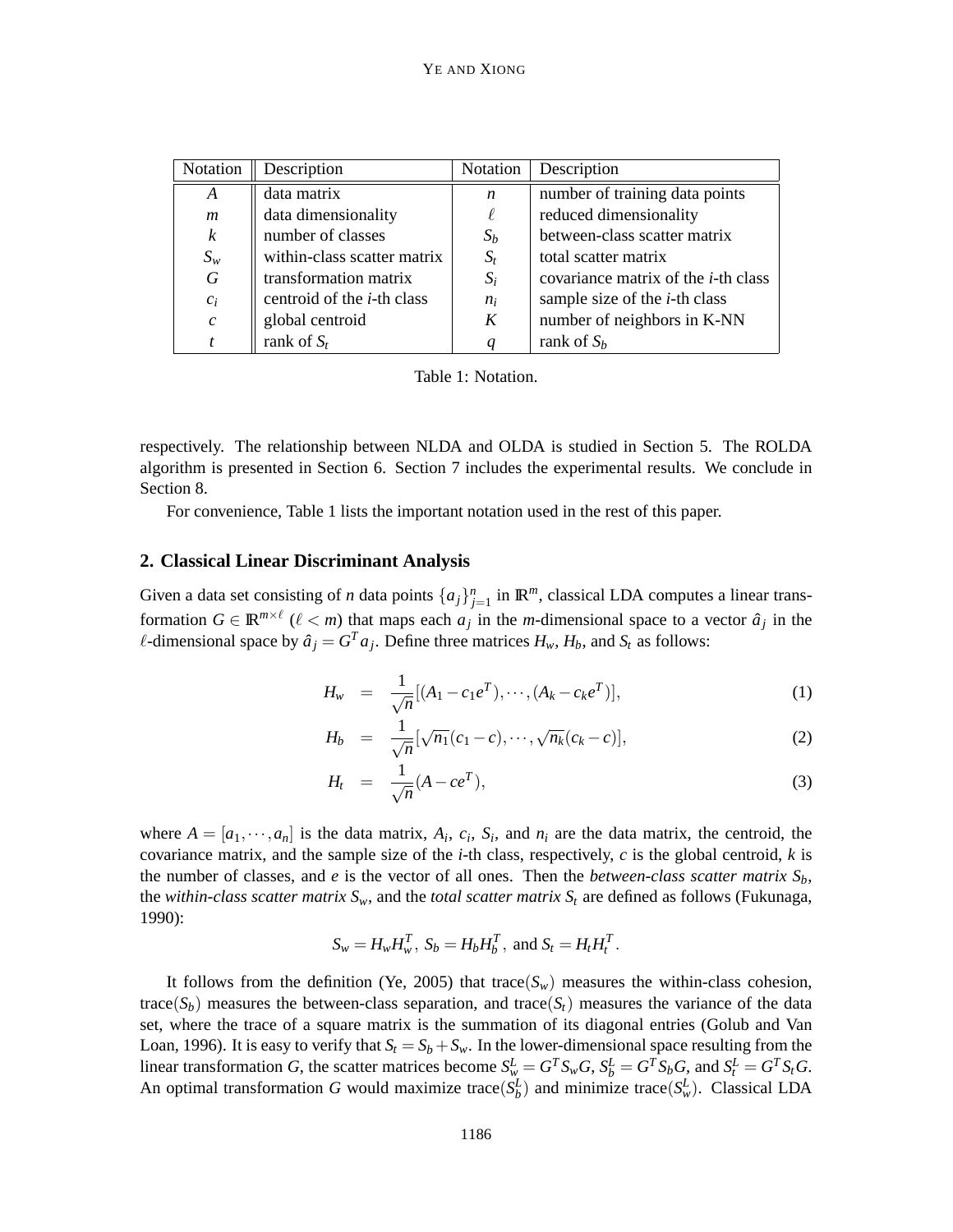aims to compute the optimal *G* by solving the following optimization problem:

$$
G = \arg\max_{G \in \mathbb{R}^{m \times \ell}: G^T S_w G = I_\ell} \text{trace}\left(\left(G^T S_w G\right)^{-1} G^T S_b G\right). \tag{4}
$$

Other optimization criteria, including those based on the determinant could also be used instead (Duda et al., 2000; Fukunaga, 1990). The solution to the optimization problem in Eq. (4) is given by the eigenvectors of  $S_w^{-1}S_b$  corresponding to the nonzero eigenvalues, provided that the withinclass scatter matrix  $S_w$  is nonsingular (Fukunaga, 1990). The columns of *G* form the discriminant vectors of classical LDA. Since the rank of the between-class scatter matrix is bounded from above by *k*−1, there are at most *k*−1 discriminant vectors in classical LDA. Note that classical LDA does not handle singular scatter matrices, which limits its applicability to low-dimensional data. Several methods, including null space LDA and orthogonal LDA subspace LDA, were proposed in the past to deal with such singularity problem as discussed in Section 1.

#### **2.1 Classical Uncorrelated LDA**

Classical uncorrelated LDA (cULDA) is an extension of classical LDA. A key property of cULDA is that the features in the transformed space are uncorrelated, thus reducing the redundancy in the transformed space.

cULDA aims to find the optimal discriminant vectors that are  $S_t$ -orthogonal.<sup>3</sup> Specifically, suppose *r* vectors  $\phi_1, \phi_2, \dots, \phi_r$  are obtained, then the  $(r+1)$ -th vector  $\phi_{r+1}$  is the one that maximizes the Fisher criterion function (Jin et al., 2001):

$$
f(\phi) = \frac{\phi^T S_b \phi}{\phi^T S_w \phi},\tag{5}
$$

subject to the constraints:  $\phi_{r+1}^T S_r \phi_i = 0$ , for  $i = 1, \dots, r$ .

The algorithm in (Jin et al., 2001) finds the discriminant vectors φ*i*'s successively by solving a sequence of generalized eigenvalue problems, which is expensive for large and high-dimensional data sets. However, it has been shown (Ye et al., 2004a) that the discriminant vectors of cULDA can be computed efficiently by solving the following optimization problem:

$$
G = \arg\max_{G \in \mathbb{R}^{m \times \ell}: G^T S_i G = I_\ell} \text{trace}\left(\left(G^T S_w G\right)^{-1} G^T S_b G\right),\tag{6}
$$

where  $G = [\phi_1, \dots, \phi_\ell]$ , if there exist  $\ell$  discriminant vectors in cULDA. Note that in Eq. (6), all discriminant vectors in *G* are computed simultaneously. The optimization problem above is a variant of the one in Eq. (4). The optimal *G* is given by the eigenvectors of  $S_t^{-1}S_b$ .

### **3. Null Space LDA**

(Chen et al., 2000) proposed the null space LDA (NLDA) for dimensionality reduction, where the between-class distance is maximized in the null space of the within-class scatter matrix. The basic idea behind this algorithm is that the null space of  $S_w$  may contain significant discriminant information if the projection of  $S_b$  is not zero in that direction (Chen et al., 2000; Lu et al., 2003).

<sup>3.</sup> Two vectors *x* and *y* are  $S_t$ -orthogonal, if  $x^T S_t y = 0$ .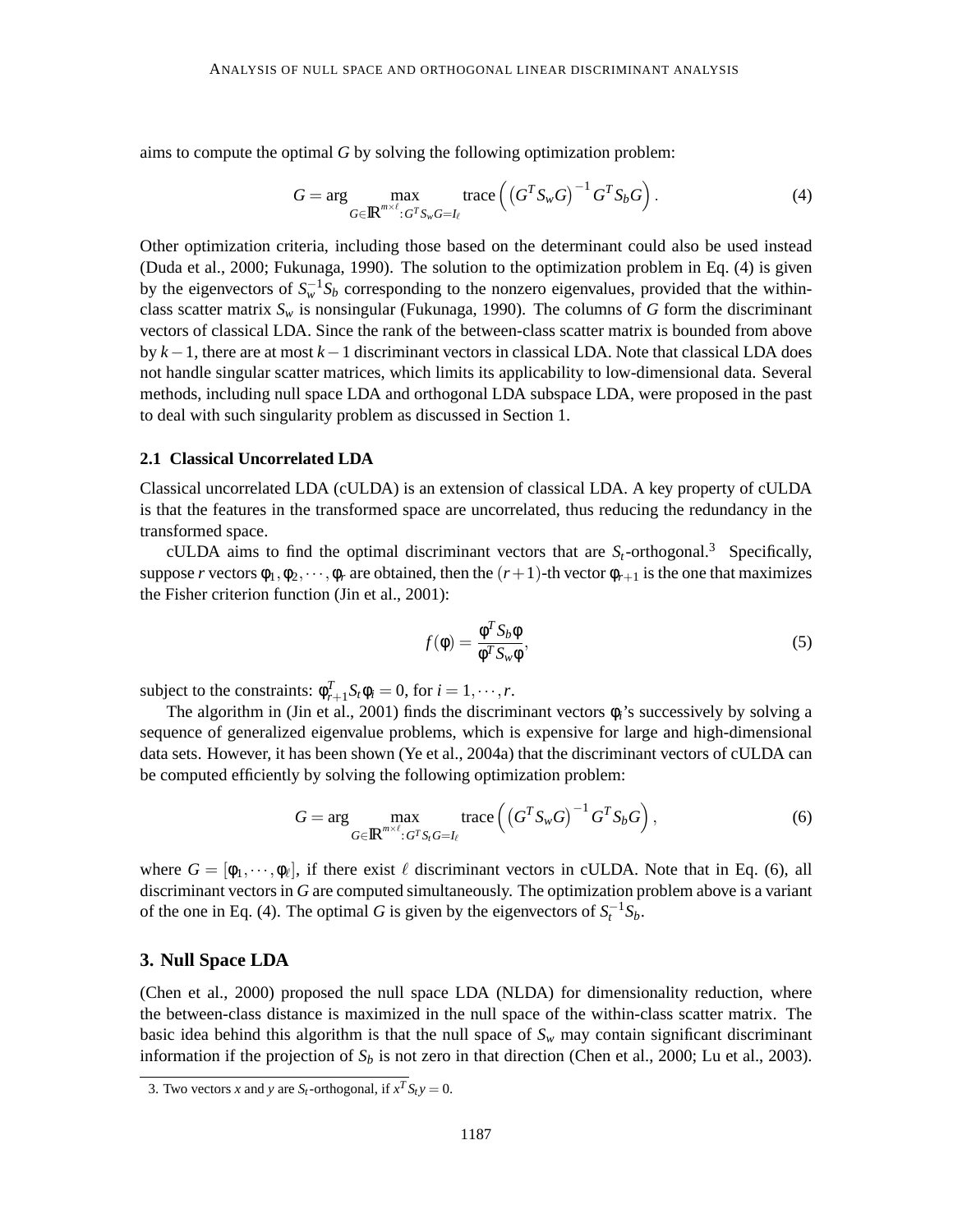The singularity problem is thus overcome implicitly. The optimal transformation of NLDA can be computed by solving the following optimization problem:

$$
G = \text{argmax}_{G^T S_w G = 0} \text{trace}(G^T S_b G). \tag{7}
$$

The computation of the optimal *G* involves the computation of the null space of  $S_w$ , which may be large for high-dimensional data. Indeed, the dimensionality of the null space of  $S_w$  is at least  $m+k-n$ , where *m* is the data dimensionality, *k* is the number of classes, and *n* is the sample size. In (Chen et al., 2000), a pixel grouping method was used to extract geometric features and reduce the dimensionality of samples, and then NLDA was applied in the new feature space. (Huang et al., 2002) improved the efficiency of the algorithm in (Chen et al., 2000) by first removing the null space of the total scatter matrix  $S_t$ . It is based on the observation that the null space of  $S_t$  is the intersection of the null space of  $S_b$  and the null space of  $S_w$ , as  $S_t = S_w + S_b$ .

We can efficiently remove the null space of  $S_t$  as follows. Let  $H_t = U \Sigma V^T$  be the Singular Value Decomposition (SVD) (Golub and Van Loan, 1996) of *H<sup>t</sup>* , where *H<sup>t</sup>* is defined in Eq. (3), *U* and *V* are orthogonal,

$$
\Sigma = \left( \begin{array}{cc} \Sigma_t & 0 \\ 0 & 0 \end{array} \right),
$$

 $\Sigma_t \in \mathbb{R}^{t \times t}$  is diagonal with the diagonal entries sorted in the non-increasing order, and  $t = \text{rank}(S_t)$ . Then

$$
S_t = H_t H_t^T = U \Sigma V^T V \Sigma^T U^T = U \Sigma \Sigma^T U^T = U \begin{pmatrix} \Sigma_t^2 & 0 \\ 0 & 0 \end{pmatrix} U^T.
$$
 (8)

Let  $U = (U_1, U_2)$  be a partition of *U* with  $U_1 \in \mathbb{R}^{m \times t}$  and  $U_2 \in \mathbb{R}^{m \times (m-t)}$ . Then the null space of  $S_t$ can be removed by projecting the data onto the subspace spanned by the columns of  $U_1$ . Let  $\tilde{S}_b$ ,  $\tilde{S}_w$ , and  $\tilde{S}_t$  be the scatter matrices after the removal of the null space of  $S_t$ . That is,

$$
\tilde{S}_b = U_1^T S_b U_1
$$
,  $\tilde{S}_w = U_1^T S_w U_1$ , and  $\tilde{S}_t = U_1^T S_t U_1$ .

Note that only  $U_1$  is involved for the projection. We can thus apply the reduced SVD computation (Golub and Van Loan, 1996) on  $H_t$  with the time complexity of  $O(mn^2)$ , instead of  $O(m^2n)$ . When the data dimensionality *m* is much larger than the sample size *n*, this leads to a big reduction in terms of the computational cost.

With the computed  $U_1$ , the optimal transformation of NLDA is given by  $G = U_1N$ , where N is obtained by solving the following optimization problem:

$$
N = \operatorname{argmax}_{N^T \tilde{S}_w N = 0} \operatorname{trace}(N^T \tilde{S}_b N). \tag{9}
$$

That is, the columns of *N* lie in the null space of  $\tilde{S}_w$ , while maximizing trace( $N^T \tilde{S}_b N$ ).

Let *W* be the matrix so that the columns of *W* span the null space of  $\tilde{S}_w$ . Then  $N = WM$ , for some matrix *M*, which is to be determined next. Since the constraint in Eq. (9) is satisfied with  $N = WM$  for any M, the optimal M can be computed by maximizing

$$
trace(M^T W^T \tilde{S}_b W M).
$$

By imposing the orthogonality constraint on *M* (Huang et al., 2002), the optimal *M* is given by the eigenvectors of  $W^T \tilde{S}_b W$  corresponding to the nonzero eigenvalues. With the computed  $U_1$ ,  $W$ , and *M* above, the optimal transformation of NLDA is given by

$$
G=U_1WM.
$$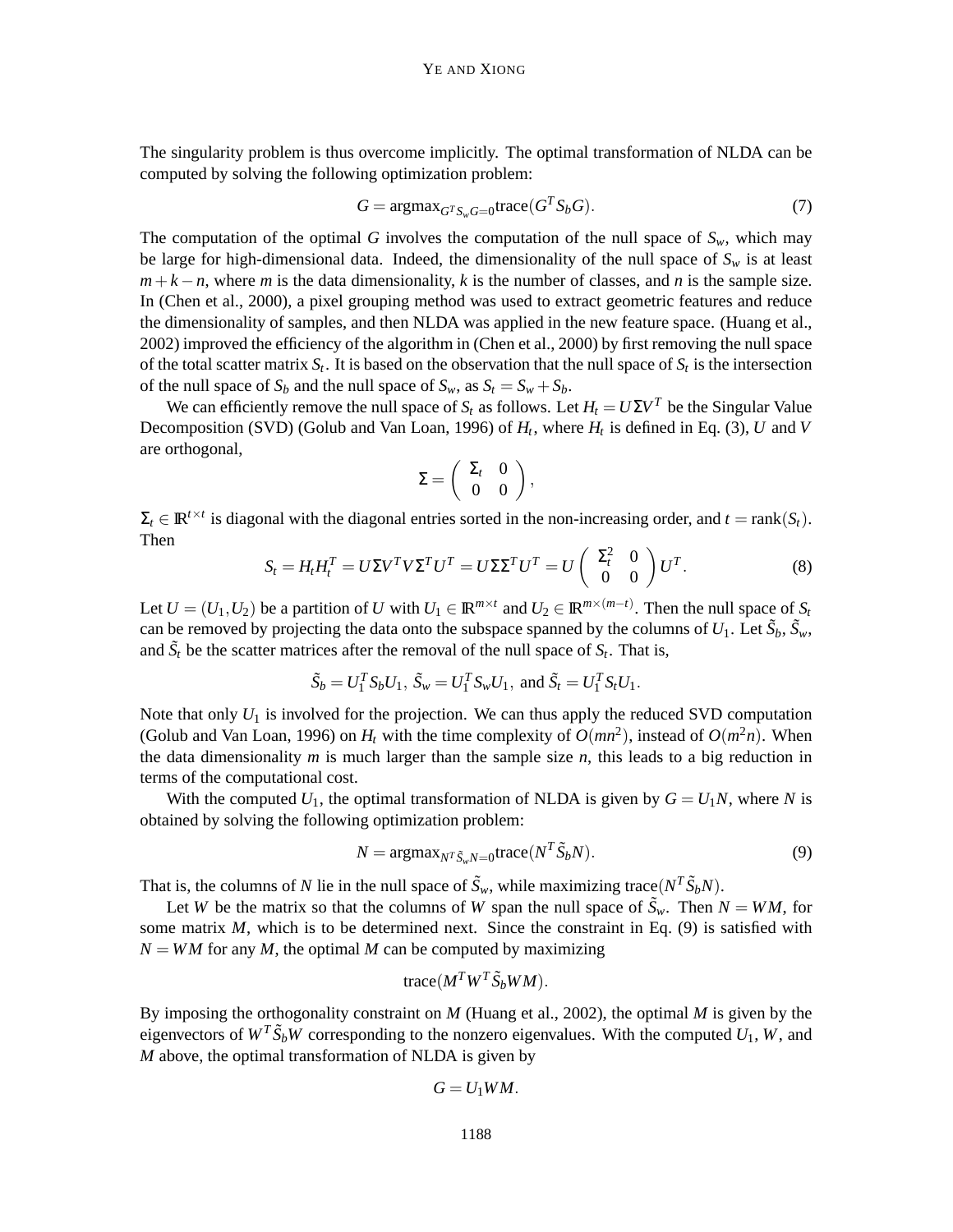| Algorithm 1: NLDA (Null space LDA)                                                     |  |  |  |  |  |
|----------------------------------------------------------------------------------------|--|--|--|--|--|
| data matrix A<br>Input:                                                                |  |  |  |  |  |
| <b>Output:</b> transformation matrix $G$                                               |  |  |  |  |  |
| 1. Form the matrix $H_t$ as in Eq. (3);                                                |  |  |  |  |  |
| 2. Compute the reduced SVD of $H_t$ as $H_t = U_1 \Sigma_t V_1^T$ ;                    |  |  |  |  |  |
| 3. Form the matrices $\tilde{S}_b = U_1^T S_b U_1$ and $\tilde{S}_w = U_1^T S_w U_1$ ; |  |  |  |  |  |
| 4. Compute the null space, W, of $\tilde{S}_w$ , via the eigen-decomposition;          |  |  |  |  |  |
| 5. Construct the matrix M, consisting of the top eigenvectors of $W^T \tilde{S}_b W$ ; |  |  |  |  |  |
| 6. $G \leftarrow U_1 W M$ .                                                            |  |  |  |  |  |

In (Huang et al., 2002), the matrix *W* is computed via the eigen-decomposition of  $\tilde{S}_w$ . More specifically, let

$$
\tilde{S}_{\scriptscriptstyle W} = [W,\tilde{W}]\left(\begin{array}{cc} 0 & 0 \\ 0 & \Delta_{\scriptscriptstyle W} \end{array}\right)[W,\tilde{W}]^T
$$

be its eigen-decomposition, where  $[W,\tilde{W}]$  is orthogonal and  $\Delta_W$  is diagonal with positive diagonal entries. Then *W* forms the null space of  $\tilde{S}_w$ . The pseudo-code for the NLDA algorithm is given in **Algorithm 1**.

### **4. Orthogonal LDA**

Orthogonal LDA (OLDA) was proposed in (Ye, 2005) as an extension of classical LDA. The discriminant vectors in OLDA are orthogonal to each other. Furthermore, OLDA is applicable even when all scatter matrices are singular, thus overcoming the singularity problem. It has been applied successfully in many applications, including document classification, face recognition, and gene expression data classification. The optimal transformation in OLDA can be computed by solving the following optimization problem:

$$
G = \operatorname{argmax}_{G \in \mathbb{R}^{m \times \ell} : G^T G = I_\ell} \operatorname{trace} \left( (G^T S_\ell G)^+ G^T S_\ell G \right),\tag{10}
$$

where  $M^+$  denotes the pseudo-inverse of matrix  $M$  (Golub and Van Loan, 1996). The orthogonality condition is imposed in the constraint. The computation of the optimal transformation of OLDA is based on the simultaneous diagonalization of the three scatter matrices as follows (Ye, 2005).

From Eq. (8),  $U_2$  lies in the null space of both  $S_b$  and  $S_w$ . Thus,

$$
U^{T}S_{b}U = \begin{pmatrix} U_{1}^{T}S_{b}U_{1} & 0\\ 0 & 0 \end{pmatrix}, U^{T}S_{w}U = \begin{pmatrix} U_{1}^{T}S_{w}U_{1} & 0\\ 0 & 0 \end{pmatrix}.
$$
 (11)

Denote  $B = \Sigma_t^{-1} U_1^T H_b$  and let  $B = P\tilde{\Sigma} Q^T$  be the SVD of *B*, where *P* and *Q* are orthogonal and  $\tilde{\Sigma}$  is diagonal. Define the matrix *X* as

$$
X = U \begin{pmatrix} \Sigma_t^{-1} P & 0 \\ 0 & I_{m-t} \end{pmatrix}.
$$
 (12)

It can be shown (Ye, 2005) that *X* simultaneously diagonalizes *Sb*, *Sw*, and *S<sup>t</sup>* . That is

$$
X^{T} S_{b} X = D_{b}, X^{T} S_{w} X = D_{w}, \text{ and } X^{T} S_{t} X = D_{t},
$$
\n(13)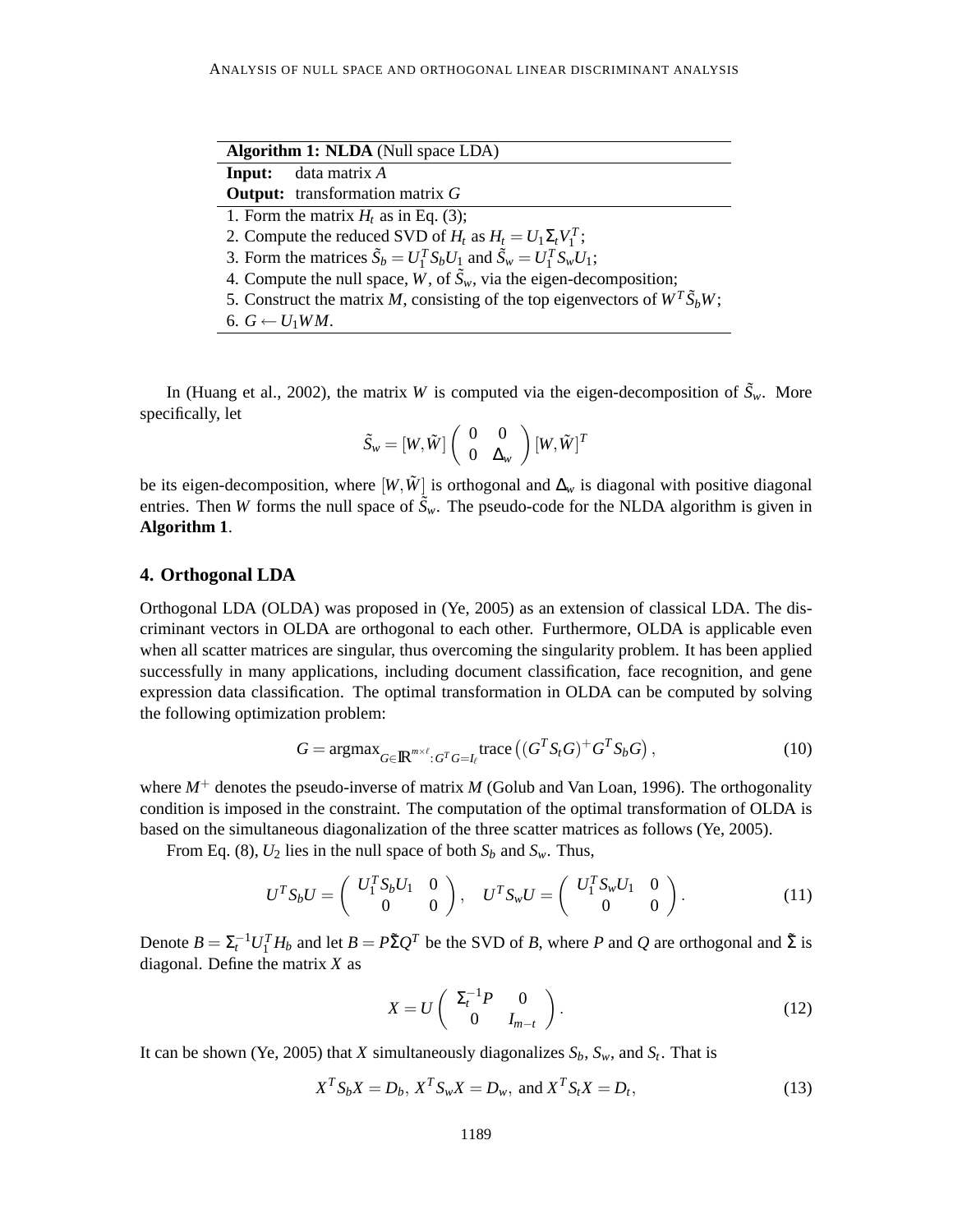| <b>Algorithm 2: OLDA</b> (Orthogonal LDA)                                  |  |  |  |  |  |  |
|----------------------------------------------------------------------------|--|--|--|--|--|--|
| <b>Input:</b> data matrix A                                                |  |  |  |  |  |  |
| <b>Output:</b> transformation matrix $G$                                   |  |  |  |  |  |  |
| 1. Compute $U_1$ , $\Sigma_t$ , and P;                                     |  |  |  |  |  |  |
| 2. $X_q \leftarrow U_1 \Sigma_t^{-1} P_q$ , where $q = \text{rank}(S_b)$ ; |  |  |  |  |  |  |
| 3. Compute the QR decomposition of $X_a$ as $X_a = QR$ ;                   |  |  |  |  |  |  |
| 4. $G \leftarrow O$ .                                                      |  |  |  |  |  |  |

where  $D_b$ ,  $D_w$ , and  $D_t$  are diagonal with the diagonal entries in  $D_b$  sorted in the non-increasing order. The main result in (Ye, 2005) has shown that the optimal transformation of OLDA can be computed through the orthogonalization of the columns in  $X$ , as summarized in the following theorem:

**Theorem 4.1** *Let X be the matrix defined in Eq. (12) and let X<sup>q</sup> be the matrix consisting of the first q* columns of X, where  $q = rank(S_b)$ . Let  $X_q = QR$  be the QR-decomposition of  $X_q$ , where Q has *orthonormal columns and R is upper triangular. Then G* = *Q solves the optimization problem in Eq. (10).*

From Theorem 4.1, only the first *q* columns of *X* are used in computing the optimal *G*. From Eq. (12), the first *q* columns of *X* are given by

$$
X_q = U_1 \Sigma_t^{-1} P_q,\tag{14}
$$

where  $P_q$  consists of the first *q* columns of the matrix *P*. We can observe that  $U_1$  corresponds to the removal of the null space of  $S_t$  as in NLDA, while  $\Sigma_t^{-1}P_q$  is the optimal transformation when classical ULDA is applied to the intermediate (dimensionality) reduced space by the projection of *U*1. The OLDA algorithm can thus be decomposed into three steps: (1) Remove the null space of  $S_t$ ; (2) Apply classical ULDA as an intermediate step, since the reduced total scatter is nonsingular; and (3) Apply an orthogonalization step to the transformation, which corresponds to the QR decomposition of *X<sup>q</sup>* in Theorem 4.1. The pseudo-code for the OLDA algorithm is given in **Algorithm 2**.

**Remark 1** *The ULDA algorithm in (Ye et al., 2004a; Ye, 2005) consists of steps 1 and 2 above, without the final orthogonalization step. Experimental results in Section 7 show that OLDA is competitive with ULDA. The rationale behind this may be that ULDA involves the minimum redundancy in the transformed space and is susceptible to overfitting; OLDA, on the other hand, removes the R matrix through the QR decomposition in the final orthogonalization step, which introduces the redundancy in the reduced space, but may be less susceptible to overfitting.*

#### **5. Relationship Between NLDA and OLDA**

Both the NLDA algorithm and the OLDA algorithm result in orthogonal transformations. Our empirical results show that they often lead to similar performance, especially for high-dimensional data. This implies there may exist an intrinsic relationship between these two algorithms. In this section, we take a closer look at the relationship between NLDA and OLDA. More specifically, we show that NLDA is equivalent to OLDA, under a mild condition

$$
C1: rank(St) = rank(Sb) + rank(Sw),
$$
\n(15)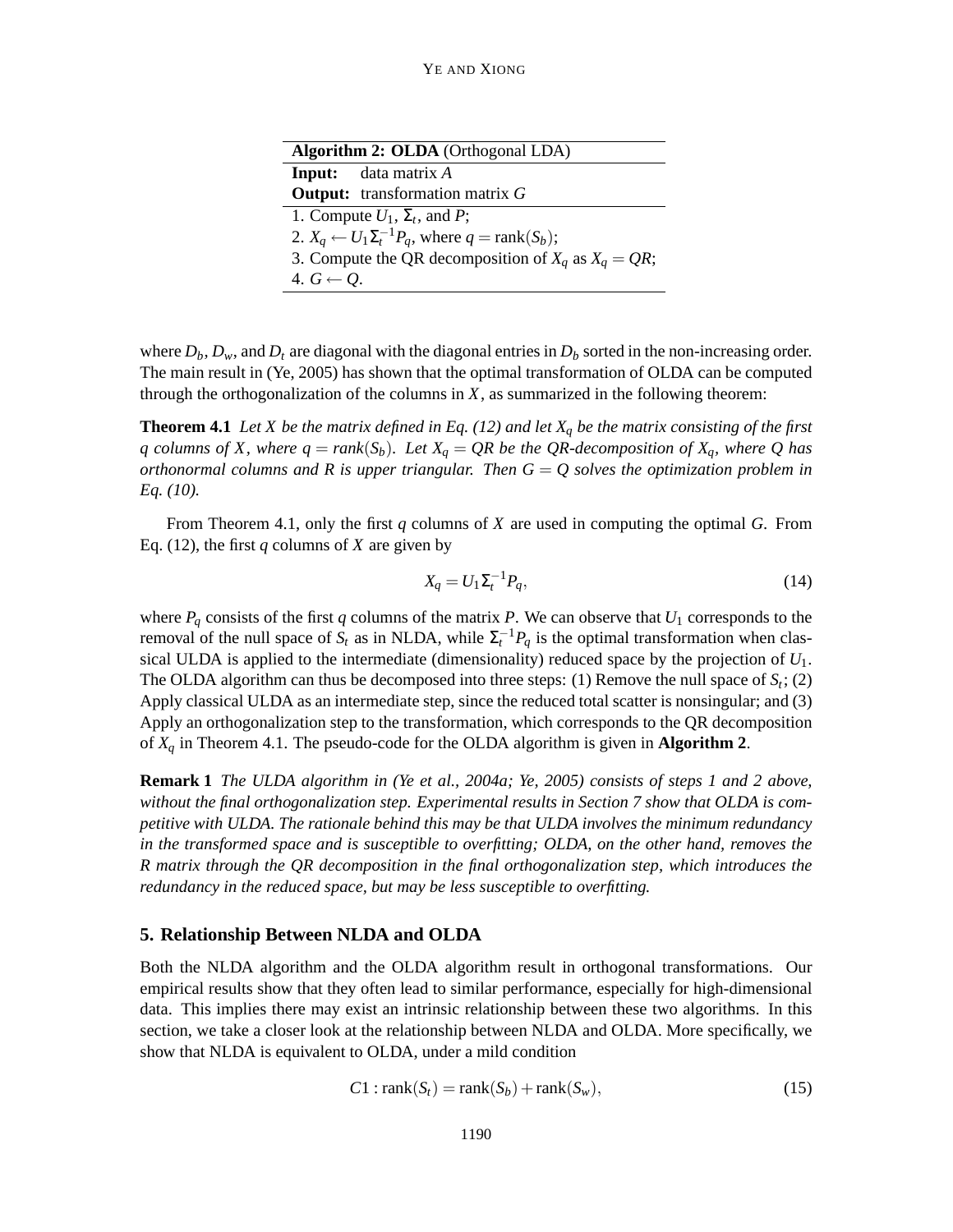which holds in many applications involving high-dimensional data (see Section 7). It is easy to verify from the definition of the scatter matrices that rank( $S_t$ )  $\leq$  rank( $S_b$ ) + rank( $S_w$ ).

From Eqs. (8) and (11), the null space,  $U_2$ , of  $S_t$  can be removed, as follows:

$$
\tilde{S}_t = U_1^T S_t U_1 = U_1^T S_b U_1 + U_1^T S_w U_1 = \tilde{S}_w + \tilde{S}_b \in \mathbb{R}^{t \times t}.
$$

Since the null space of  $S_t$  is the intersection of the null space of  $S_b$  and the null space of  $S_w$ , the following equalities hold:

 $rank(\tilde{S}_t) = rank(S_t) = t$ ,  $rank(\tilde{S}_b) = rank(S_b)$ , and  $rank(\tilde{S}_w) = rank(S_w)$ .

Thus condition C1 is equivalent to

$$
rank(\tilde{S}_t) = rank(\tilde{S}_b) + rank(\tilde{S}_w).
$$

The null space of  $\tilde{S}_b$  and the null space of  $\tilde{S}_w$  are critical in our analysis. The relationship between these two null spaces is studied in the following lemma.

**Lemma 5.1** Let  $\tilde{S}_t$ ,  $\tilde{S}_b$ , and  $\tilde{S}_w$  be defined as above and  $t = rank(\tilde{S}_t)$ . Let  $\{w_1, \dots, w_r\}$  forms an *orthonormal basis for the null space of*  $\tilde{S}_w$ , and let  $\{b_1,\cdots,b_s\}$  *forms an orthonormal basis for the null space of*  $\tilde{S}_b$ . Then,  $\{w_1, \dots, w_r, b_1, \dots, b_s\}$  are linearly independent.

**Proof** Prove by contradiction. Assume there exist  $\alpha_i$ 's and  $\beta_i$ 's, not all zeros, such that

$$
\sum_{i=1}^r \alpha_i w_i + \sum_{j=1}^s \beta_j b_j = 0.
$$

It follows that

$$
0 = \left(\sum_{i=1}^r \alpha_i w_i + \sum_{j=1}^s \beta_j b_j\right)^T \tilde{S}_w \left(\sum_{i=1}^r \alpha_i w_i + \sum_{j=1}^s \beta_j b_j\right) = \left(\sum_{j=1}^s \beta_j b_j\right)^T \tilde{S}_w \left(\sum_{j=1}^s \beta_j b_j\right),
$$

since  $w_i$ 's lie in the null space of  $\tilde{S}_w$ . Hence,

$$
\left(\sum_{j=1}^s \beta_j b_j\right)^T \tilde{S}_t \left(\sum_{j=1}^s \beta_j b_j\right) = \left(\sum_{j=1}^s \beta_j b_j\right)^T \tilde{S}_w \left(\sum_{j=1}^s \beta_j b_j\right) + \left(\sum_{j=1}^s \beta_j b_j\right)^T \tilde{S}_b \left(\sum_{j=1}^s \beta_j b_j\right) = 0.
$$

Since  $\tilde{S}_t$  is nonsingular, we have  $\sum_{j=1}^s \beta_j b_j = 0$ . Thus  $\beta_j = 0$ , for all *j*, since  $\{b_1, \dots, b_s\}$  forms an orthonormal basis for the null space of  $\tilde{S}_b$ .

Similarly, we have

$$
0 = \left(\sum_{i=1}^r \alpha_i w_i + \sum_{j=1}^s \beta_j b_j\right)^T \tilde{S}_b\left(\sum_{i=1}^r \alpha_i w_i + \sum_{j=1}^s \beta_j b_j\right) = \left(\sum_{i=1}^r \alpha_i w_i\right)^T \tilde{S}_b\left(\sum_{i=1}^r \alpha_i w_i\right).
$$

and

$$
\left(\sum_{i=1}^r \alpha_i w_i\right)^T \tilde{S}_t \left(\sum_{i=1}^r \alpha_i w_i\right) = \left(\sum_{i=1}^r \alpha_i w_i\right)^T \tilde{S}_w \left(\sum_{i=1}^r \alpha_i w_i\right) + \left(\sum_{i=1}^r \alpha_i w_i\right)^T \tilde{S}_b \left(\sum_{i=1}^r \alpha_i w_i\right) = 0.
$$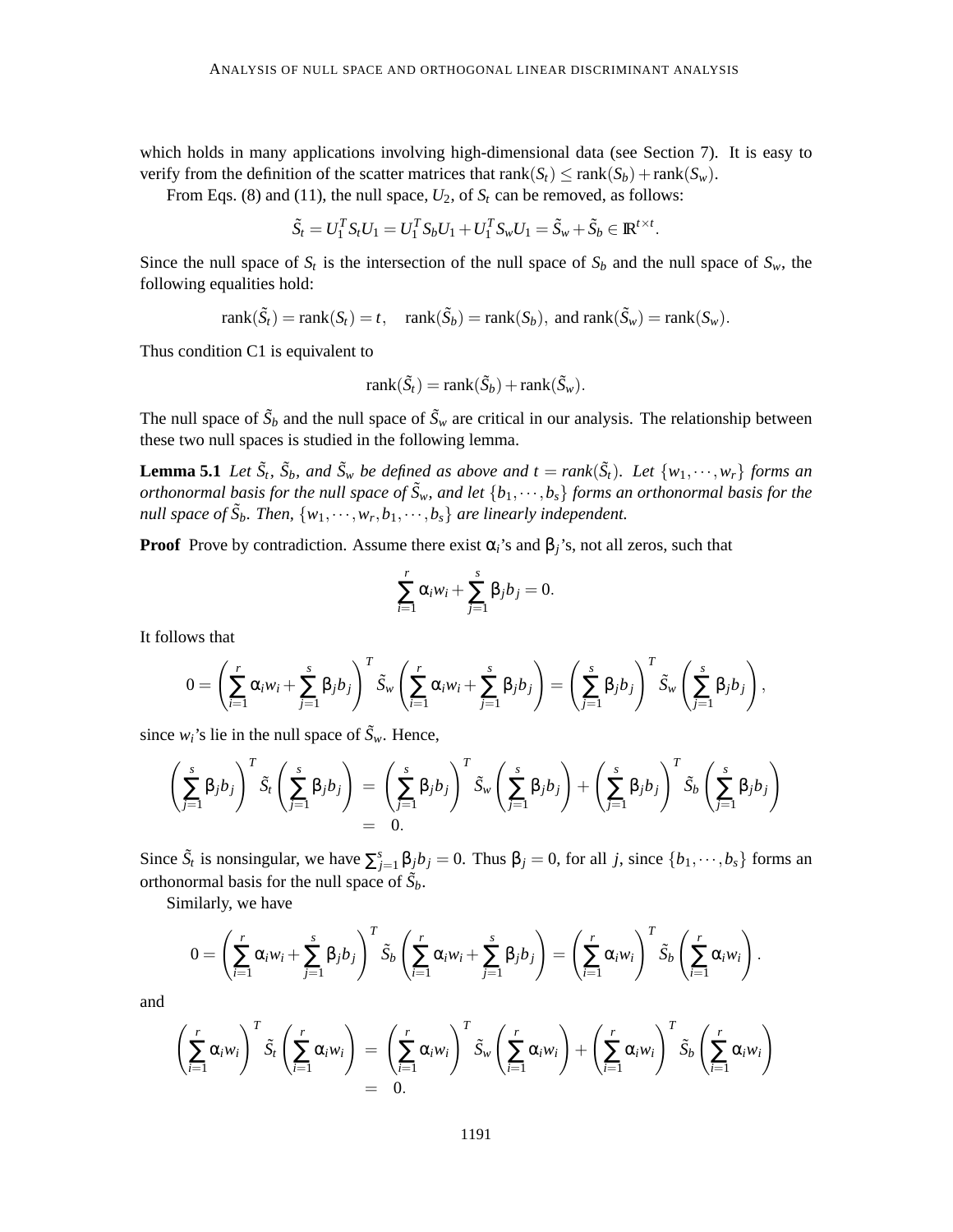Hence  $\sum_{i=1}^{r} \alpha_i w_i = 0$ , and  $\alpha_i = 0$ , for all *i*, since  $\{w_1, \dots, w_r\}$  forms are orthonormal basis for the null space of  $\tilde{S}_w$ . This contradicts our assumption that not all of the  $\alpha_i$ 's and the  $\beta_j$ 's are zero, Thus,  $\{w_1, \dots, w_r, b_1, \dots, b_s\}$  are linearly independent.  $\blacksquare$ 

Next, we show how to compute the optimal transformation of NLDA using these two null spaces. Recall that in NLDA, the null space of  $S_t$  may be removed first. In the following discussion, we work on the reduced scatter matrices  $\tilde{S}_w$ ,  $\tilde{S}_b$ , and  $\tilde{S}_t$  directly as in Lemma 5.1. The main result is summarized in the following theorem.

**Theorem 5.1** Let  $U_1$ ,  $\tilde{S}_t$ ,  $\tilde{S}_b$ , and  $\tilde{S}_w$  be defined as above and  $t = rank(\tilde{S}_t)$ . Let  $R = [W, B]$ , where  $W = [w_1, \dots, w_r], B = [b_1, \dots, b_s],$  and  $\{w_1, \dots, w_r, b_1, \dots, b_s\}$  are defined as in Lemma 5.1. Assume *that condition C1:*  $rank(S_t) = rank(S_b) + rank(S_w)$  *holds. Then*  $G = U_1WM$  *solves the optimization problem in Eq. (9), where the matrix M, consisting of the eigenvectors of*  $W^T \tilde{S}_b W$ *, is orthogonal.* 

**Proof** From Lemma 5.1,  $\{w_1, \dots, w_r, b_1, \dots, b_s\} \in \mathbb{R}^t$  is linearly independent. Condition C1 implies that  $t = r + s$ . Thus  $\{w_1, \dots, w_r, b_1, \dots, b_s\}$  forms a basis for  $\mathbb{R}^t$ , that is,  $R = [W, B]$  is nonsingular. It follows that

$$
R^T \tilde{S}_t R = R^T \tilde{S}_b R + R^T \tilde{S}_w R
$$
  
=  $\begin{pmatrix} W^T \tilde{S}_b W & W^T \tilde{S}_b B \\ B^T \tilde{S}_b W & B^T \tilde{S}_b B \end{pmatrix} + \begin{pmatrix} W^T \tilde{S}_w W & W^T \tilde{S}_w B \\ B^T \tilde{S}_w W & B^T \tilde{S}_w B \end{pmatrix}$   
=  $\begin{pmatrix} W^T \tilde{S}_b W & 0 \\ 0 & 0 \end{pmatrix} + \begin{pmatrix} 0 & 0 \\ 0 & B^T \tilde{S}_w B \end{pmatrix}.$ 

Since matrix  $R^T \tilde{S}_t R$  has full rank,  $W^T \tilde{S}_b W$ , the projection of  $\tilde{S}_b$  onto the null space of  $\tilde{S}_w$ , is nonsingular. Let  $W^T \tilde{S}_b W = M \Delta_b M^T$  be the eigen-decomposition of  $W^T \tilde{S}_b W$ , where *M* is orthogonal and  $\Delta_b$  is diagonal with positive diagonal entries (note that  $W^T \tilde{S}_b W$  is positive definite). Then, from Section 3, the optimal transformation *G* of NLDA is given by  $G = U_1 W M$ .

Recall that the matrix *M* in NLDA is computed so that trace( $M^T W^T \tilde{S}_b W M$ ) is maximized. Since trace( $QAQ^{T}$ ) = trace(A) for any orthogonal Q, the solution in NLDA is invariant under an arbitrary orthogonal transformation. Thus  $G = U_1W$  is also a solution to NLDA, since *M* is orthogonal, as summarized in the following corollary.

**Corollary 5.1** *Assume condition C1:*  $rank(S_t) = rank(S_b) + rank(S_w)$  *holds. Let*  $U_1$  *and* W be *defined as in Theorem 5.1. Then*  $G = U_1W$  *solves the optimization problem in Eq. (9). That is,*  $G = U_1W$  *is an optimal transformation of NLDA.* 

Corollary 5.1 implies that when condition C1 holds, Step 5 in **Algorithm 1** may be removed, as well as the formation of  $\tilde{S}_b$  in Step 3 and the multiplication of  $U_1W$  with *M* in Step 6. This improves the efficiency of the NLDA algorithm. The improved NLDA (iNLDA) algorithm is given in **Algorithm 3**. Note that it is recommended in (Liu et al., 2004) that the maximization of the between-class distance in Step 5 of **Algorithm 1** should be removed to avoid possible overfitting. However, Corollary 5.1 shows that under condition C1, the removal of Step 5 has no effect on the performance of the NLDA algorithm.

Next, we show the equivalence relationship between NLDA and OLDA, when condition C1 holds. The main result is summarized in the following theorem.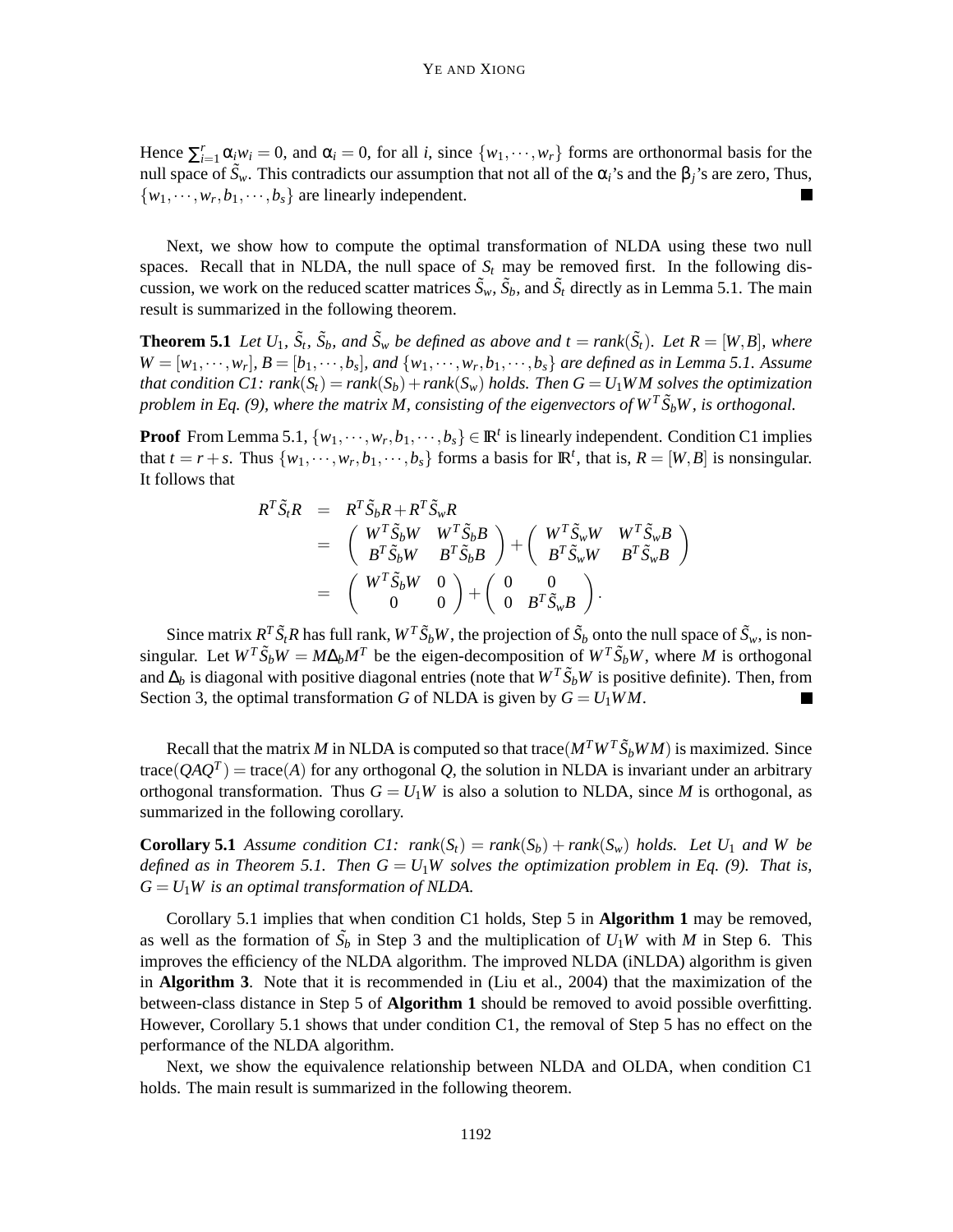| <b>Algorithm 3: iNLDA</b> (improved NLDA) |                                                                               |  |  |  |  |
|-------------------------------------------|-------------------------------------------------------------------------------|--|--|--|--|
|                                           | <b>Input:</b> data matrix A                                                   |  |  |  |  |
|                                           | <b>Output:</b> transformation matrix $G$                                      |  |  |  |  |
|                                           | 1. Form the matrix $H_t$ as in Eq. (3);                                       |  |  |  |  |
|                                           | 2. Compute the reduced SVD of $H_t$ as $H_t = U_1 \Sigma_t V_1^T$ ;           |  |  |  |  |
|                                           | 3. Construct the matrix $\tilde{S}_w = U_1^T S_w U_1$ ;                       |  |  |  |  |
|                                           | 4. Compute the null space, W, of $\tilde{S}_w$ , via the eigen-decomposition; |  |  |  |  |
| 5. $G \leftarrow U_1 W$ .                 |                                                                               |  |  |  |  |

**Theorem 5.2** *Assume that condition C1:*  $rank(S_t) = rank(S_b) + rank(S_w)$  *holds. Let*  $U_1$  *and* W be *defined as in Theorem 5.1. Then,*  $G = U_1W$  *solves the optimization problem in Eq. (10). That is, under the given assumption, OLDA and NLDA are equivalent.*

**Proof** Recall that the optimization involved in OLDA is

$$
G = \operatorname{argmax}_{G \in \mathbb{R}^{m \times \ell} : G^T G = I_\ell} \operatorname{trace} \left( (S^L_t)^+ S^L_b \right),\tag{16}
$$

where  $S_t^L = G^T S_t G$  and  $S_b^L = G^T S_b G$ . From Section 4, the maximum number,  $\ell$ , of discriminant vectors is no larger than  $q$ , which is the rank of  $S_b$ . Recall that

$$
q = \text{rank}(S_b) = \text{rank}(\tilde{S}_b) = \text{rank}(\tilde{S}_t) - \text{rank}(\tilde{S}_w) = r,
$$

where *r* is the dimension of the null space of  $\tilde{S}_w$ .

Based on the property of the trace of matrices, we have

trace 
$$
((S_t^L)^+ S_b^L)
$$
 + trace  $((S_t^L)^+ S_w^L)$  = trace  $((S_t^L)^+ S_t^L)$  = rank $(S_t^L) \le q = r$ ,

where the second equality follows since trace  $(A^+A)$  = rank $(A)$  for any square matrix *A*, and the inequality follows since the rank of  $S_t^L \in \mathbb{R}^{\ell \times \ell}$  is at most  $\ell \leq q$ .

It follows that trace  $((S_t^L)^+ S_b^L) \le r$ , since trace  $((S_t^L)^+ S_w^L)$ , the trace of the product of two positive semi-definite matrices, is always nonnegative. Next, we show that the maximum is achieved, when  $G = U_1W$ .

Recall that the dimension of the null space, *W*, of  $\tilde{S}_w$  is *r*. That is,  $W \in \mathbb{R}^{t \times r}$ . It follows that  $(U_1W)^T S_t (U_1W) \in \mathbb{R}^{r \times r}$ , and rank $((U_1W)^T S_t (U_1W)) = r$ . Furthermore,

$$
(U_1W)^T S_w (U_1W) = W^T \tilde{S}_w W = 0,
$$

as *W* forms the null space of  $\tilde{S}_w$ . It follows that,

trace
$$
((U_1 W)^T S_t (U_1 W))^+(U_1 W)^T S_w (U_1 W)) = 0.
$$

Hence,

trace 
$$
((U_1 W)^T S_t (U_1 W))^+(U_1 W)^T S_b (U_1 W))
$$
 = rank  $((U_1 W)^T S_t (U_1 W))$   
– trace  $((U_1 W)^T S_t (U_1 W))^+(U_1 W)^T S_w (U_1 W))$  = r.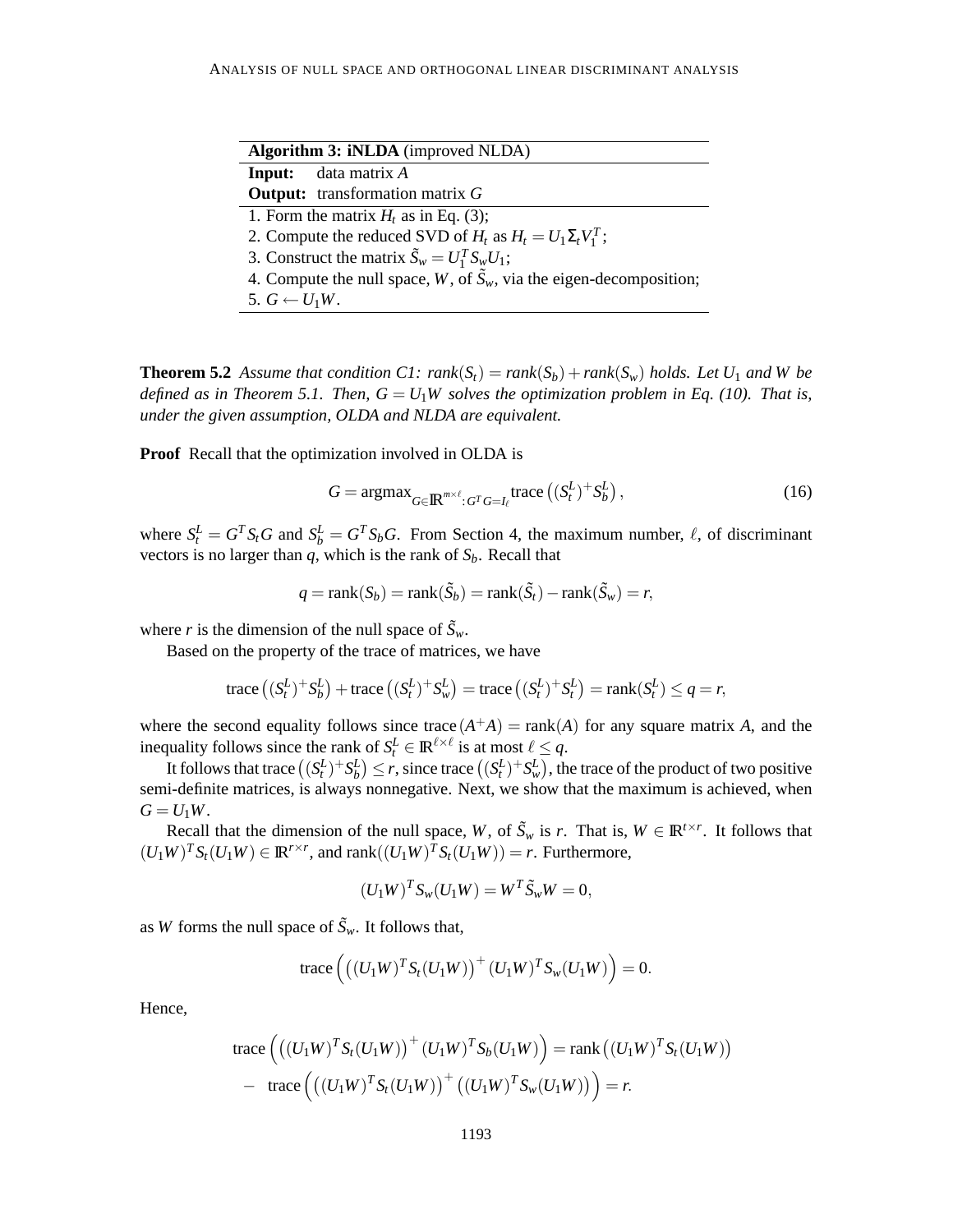Thus  $G = U_1W$  solves the optimization problem in Eq. (10). That is, OLDA and NLDA are equivalent.

Theorem 5.2 above shows that under condition C1, OLDA and NLDA are equivalent. Next, we show that condition C1 holds when the data points are linearly independent as summarized below.

**Theorem 5.3** *Assume that condition C2, that is, the n data points in the data matrix*  $A \in \mathbb{R}^{m \times n}$  *are linearly independent, holds. Then condition*  $CI: rank(S_t) = rank(S_b) + rank(S_w)$  *holds.* 

**Proof** Since the *n* columns in *A* are linearly independent,  $H_t = A - ce^T$  is of rank  $n - 1$ . That is, rank( $S_t$ ) = *n* − 1. Next we show that rank( $S_b$ ) = *k* − 1 and rank( $S_w$ ) = *n* − *k*. Thus condition C1 holds.

It is easy to verify that  $rank(S_b) \leq k - 1$  and  $rank(S_w) \leq n - k$ . We have

$$
n-1 = \text{rank}(S_t) \le \text{rank}(S_b) + \text{rank}(S_w) \le (k-1) + (n-k) = n-1. \tag{17}
$$

It follows that all inequalities in Eq. (17) become equalities. That is,

$$
rank(S_b) = k - 1, rank(S_w) = n - k, and rank(S_t) = rank(S_b) + rank(S_w).
$$
\n(18)

Thus, condition C1 holds.

Our experimental results in Section 7 show that for high-dimensional data, the linear independence condition C2 holds in many cases, while condition C1 is satisfied in most cases. This explains why NLDA and OLDA often achieve the same performance in many applications involving highdimensional data, such as text documents, face images, and gene expression data.

#### **6. Regularized Orthogonal LDA**

Recall that OLDA involves the pseudo-inverse of the total scatter matrix, whose estimation may not be reliable especially for undersampled data, where the number of dimensions exceeds the sample size. In such case, the parameter estimates can be highly unstable, giving rise to high variance. By employing a method of regularization, one attempts to improve the estimates by regulating this bias variance trade-off (Friedman, 1989). We employ the regularization technique to OLDA by adding a constant  $\lambda$  to the diagonal elements of the total scatter matrix. Here  $\lambda > 0$  is known as the *regularization parameter*. The algorithm is called regularized OLDA (ROLDA). The optimal transformation, *G*<sup>r</sup>, of ROLDA can be computed by solving the following optimization problem:

$$
Gr = \operatorname{argmax}_{G \in \mathbb{R}^{m \times \ell}: GT G = I_{\ell}} \operatorname{trace} \left( \left( GT (St + \lambda I_m) G \right)^{+} GT Sb G \right).
$$
 (19)

The optimal G<sup>r</sup> can be computed by solving an eigenvalue problem as summarized in the following theorem (The proof follows Theorem 3.1 in (Ye, 2005) and is thus omitted):

**Theorem 6.1** Let  $X_q^r$  be the matrix consisting of the first q eigenvectors of the matrix

$$
(S_t + \lambda I_m)^{-1} S_b \tag{20}
$$

 $\blacksquare$ 

 $corresponding to the nonzero eigenvalues, where  $q = rank(S_b)$ . Let  $X_q^r = QR$  be the QR-decomposition$ of  $X_q^r$ , where Q has orthonormal columns and R is upper triangular. Then  $G = Q$  solves the opti*mization problem in Eq. (19).*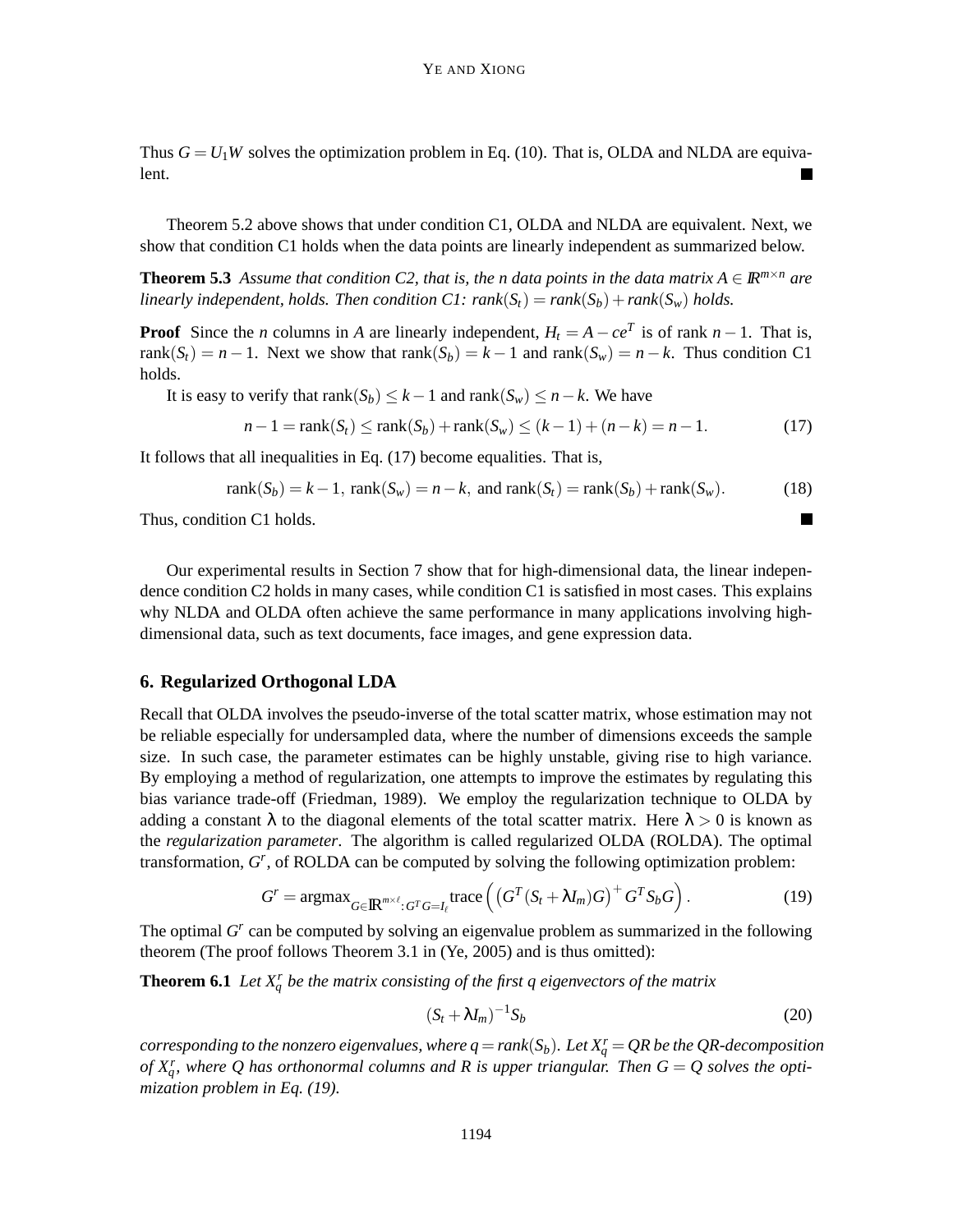Theorem 6.1 implies that the main computation involved in ROLDA is the eigen-decomposition of the matrix  $(S_t + \lambda I_m)^{-1}S_b$ . Direct formation of the matrix is expensive for high-dimensional data, as it is of size *m* by *m*. In the following, we present an efficient way of computing the eigendecomposition. Denote

$$
B^{r} = (\Sigma_{t}^{2} + \lambda I_{t})^{-1/2} U_{1}^{T} H_{b}
$$
\n(21)

and let

$$
B^r = P^r \tilde{\Sigma}^r (Q^r)^T \tag{22}
$$

be the SVD of  $B^r$ . From Eqs. (8) and (11), we have

$$
(S_t + \lambda I_m)^{-1} S_b = U \begin{pmatrix} (\Sigma_t^2 + \lambda I_t)^{-1} & 0 \\ 0 & \lambda^{-1} I_{m-t} \end{pmatrix} U^T U \begin{pmatrix} U_1^T S_b U_1 & 0 \\ 0 & 0 \end{pmatrix} U^T
$$
  
= 
$$
U \begin{pmatrix} (\Sigma_t^2 + \lambda I_t)^{-1} U_1^T H_b H_b^T U_1 & 0 \\ 0 & 0 \end{pmatrix} U^T
$$
  
= 
$$
U \begin{pmatrix} (\Sigma_t^2 + \lambda I_t)^{-1/2} B^r (B^r)^T (\Sigma_t^2 + \lambda I_t)^{1/2} & 0 \\ 0 & 0 \end{pmatrix} U^T
$$
  
= 
$$
U \begin{pmatrix} (\Sigma_t^2 + \lambda I_t)^{-1/2} P^r \tilde{\Sigma}^r (\tilde{\Sigma}^r)^T (P^r)^T (\Sigma_t^2 + \lambda I_t)^{1/2} & 0 \\ 0 & 0 \end{pmatrix} U^T.
$$

It follows that the columns of the matrix

$$
U_1(\Sigma_t^2 + \lambda I_t)^{-1/2} P_q^r
$$

form the eigenvectors of  $(S_t + \lambda I_m)^{-1}S_b$  corresponding to the top *q* nonzero eigenvalues, where  $P_q^r$ denotes the first *q* columns of  $P^r$ . That is,  $X_q^r$  in Theorem 6.1 is given by

$$
X_q^r = U_1 (\Sigma_t^2 + \lambda I_t)^{-1/2} P_q^r.
$$
\n(23)

The pseudo-code for the ROLDA algorithm is given in **Algorithm 4**. The computations in ROLDA can be decomposed into two components: the first component involves the matrix,  $U_1 \in \mathbb{R}^{m \times t}$ , of high dimensionality but independent of  $\lambda$ , while the second component involves the matrix,

$$
(\Sigma_t^2 + \lambda I_t)^{-1/2} P_q^r \in \mathbb{R}^{t \times q},
$$

of low dimensionality. When we apply cross-validation to search for the optimal  $\lambda$  from a set of candidates, we repeat the computations involved in the second component only, thus making the computational cost of model selection small.

More specifically, let

$$
\Lambda = \{\lambda_1, \cdots, \lambda_{|\Lambda|}\}\tag{24}
$$

be the candidate set for the regularization parameter  $\lambda$ , where  $|\Lambda|$  denotes the size of the candidate set Λ. We apply *v*-fold cross-validation for model selection (we choose  $v = 5$  in our experiment), where the data is divided into  $\nu$  subsets of (approximately) equal size. All subsets are mutually exclusive, and in the *i*-th fold, the *i*-th subset is held out for testing and all other subsets are used for training. For each  $\lambda_j$  ( $j = 1, \dots, |\Lambda|$ ), we compute the cross-validation accuracy, Accu(*j*), defined as the mean of the accuracies for all folds. The optimal regularization value  $\lambda_{j^*}$  is the one with

$$
j^* = \underset{j}{\text{arg}\max} \text{Accu}(j). \tag{25}
$$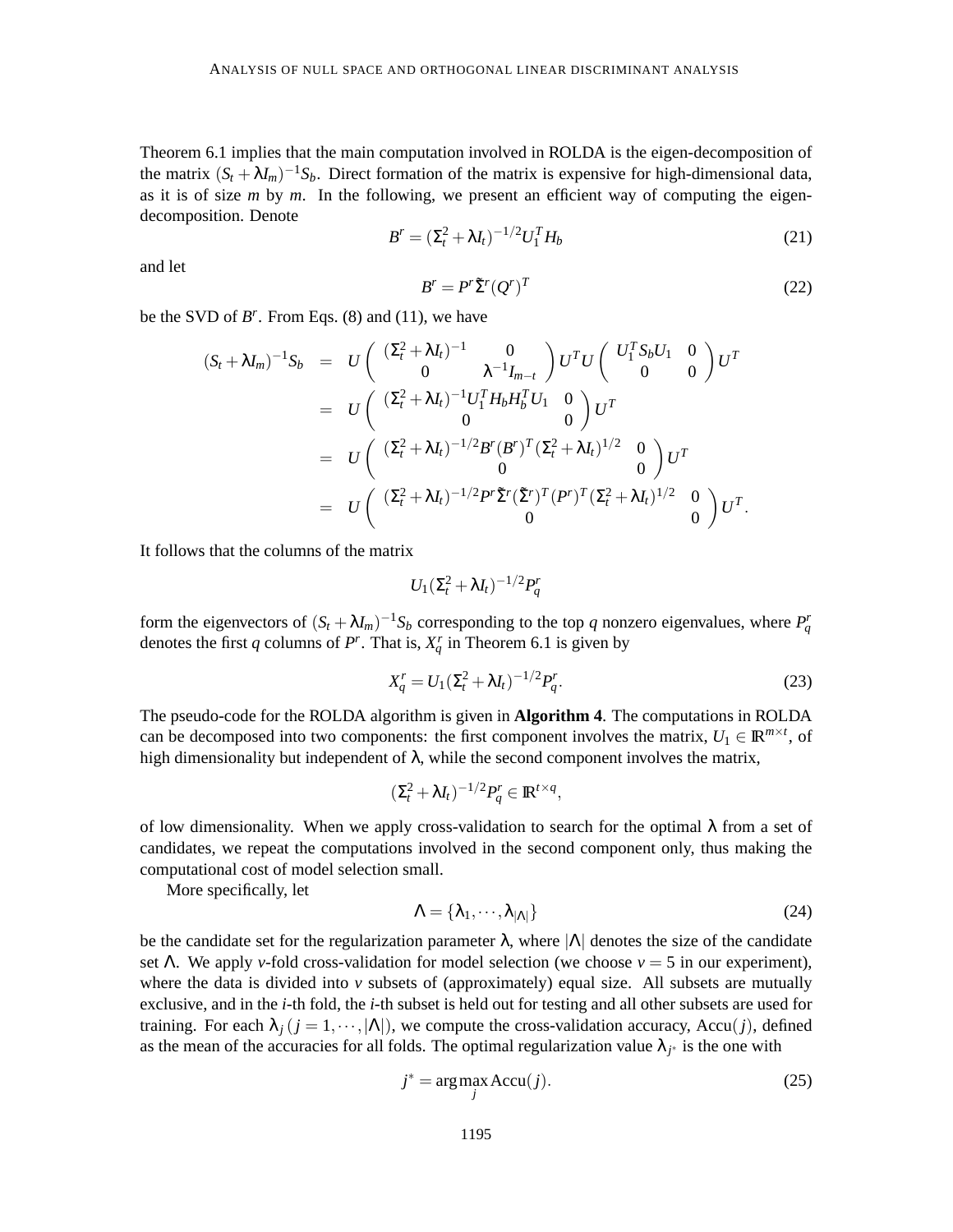| <b>Algorithm 4: ROLDA</b> (Regularized OLDA)                                 |  |  |  |  |  |  |
|------------------------------------------------------------------------------|--|--|--|--|--|--|
| <b>Input:</b> data matrix A and regularization value $\lambda$               |  |  |  |  |  |  |
| <b>Output:</b> transformation matrix $Gr$                                    |  |  |  |  |  |  |
| 1. Compute $U_1$ , $\Sigma_t$ , and $P_q^r$ , where $q = \text{rank}(S_b)$ ; |  |  |  |  |  |  |
| 2. $X_a^r \leftarrow U_1 (\Sigma_t^2 + \lambda I_t)^{-1/2} P_a^r;$           |  |  |  |  |  |  |
| 3. Compute the QR decomposition of $X_a^r$ as $X_a^r = QR$ ;                 |  |  |  |  |  |  |
| 4. $G^r \leftarrow Q$ .                                                      |  |  |  |  |  |  |

The *K*-Nearest Neighbor algorithm with  $K = 1$ , called 1-NN, is used for computing the accuracy. The pseudo-code for the model selection procedure in ROLDA is given in **Algorithm 5**. Note that we apply the QR decomposition to

$$
\left(\Sigma_t^2 + \lambda I_t\right)^{-1/2} P_q^r \in \mathbb{R}^{t \times q} \tag{26}
$$

instead of

$$
X_q^r = U_1 \left(\Sigma_t^2 + \lambda I_t\right)^{-1/2} P_q^r \in \mathbb{R}^{m \times q},\tag{27}
$$

as done in Theorem 6.1, since  $U_1$  has orthonormal columns.

**Algorithm 5: Model selection for ROLDA Input:** data matrix *A* and candidate set  $\Lambda = {\lambda_1, \dots, \lambda_{|\Lambda|}}$ **Output:** optimal regularization value λ*<sup>j</sup>* ∗ 1. For  $i = 1 : v$  /\*  $v$ -fold cross-validation \*/ 2. Construct  $A^i$  and  $A^{\hat{i}}$ ;  $\mathcal{A}^i = i$ -th fold, for training and  $\mathcal{A}^i = \text{rest}$ , for testing \*/ 3. Construct  $H_b$  and  $H_t$  using  $A^i$  as in Eqs. (2) and (3), respectively; 4. Compute the reduced SVD of  $H_t$  as  $H_t = U_1 \Sigma_t V_1^T$ ;  $t \leftarrow \text{rank}(H_t)$ ; 5.  $H_{b,L} \leftarrow U_1^T H_b, q \leftarrow \text{rank}(H_b);$ 6.  $A_L^i \leftarrow U_1^T A^i; A_L^{\hat{i}} \leftarrow U_1^T A^{\hat{i}}; \; / \ast \text{Projection by } U_1 \neq \emptyset$ 7. For  $j = 1 : |\Lambda|$  /\*  $\lambda_1, \dots, \lambda_{|\Lambda|}$  \*/ 8.  $D_j \leftarrow (\Sigma_i^2 + \lambda_j I_t)^{-1/2}; B^r \leftarrow D_j H_{b,L}$ 9. Compute the SVD of  $B^r$  as  $B^r = P^r \tilde{\Sigma}^r (Q^r)^T$ ; 10.  $D_{q,P} \leftarrow D_j P_q^r$ ; Compute the QR decomposition of  $D_{q,P}$  as  $D_{q,P} = QR$ ; 11. *A*  $\hat{H}_L \leftarrow Q^T A_L^i; A_L^{\hat{i}} \leftarrow Q^T A_L^{\hat{i}};$ 12. Run 1-NN on  $(A_L^i, A_L^i)$  and compute the accuracy, denoted as Accu $(i, j)$ ; 13. EndFor 14. EndFor 15.  $Accu(j) \leftarrow \frac{1}{v} \sum_{i=1}^{v} Accu(i, j);$ 16. *j*<sup>\*</sup> ← arg max<sub>*j*</sub> Accu(*j*); 17. Output  $\lambda_{j^*}$  as the optimal regularization value.

# **6.1 Time Complexity**

We conclude this section by analyzing the time complexity of the model selection procedure described above.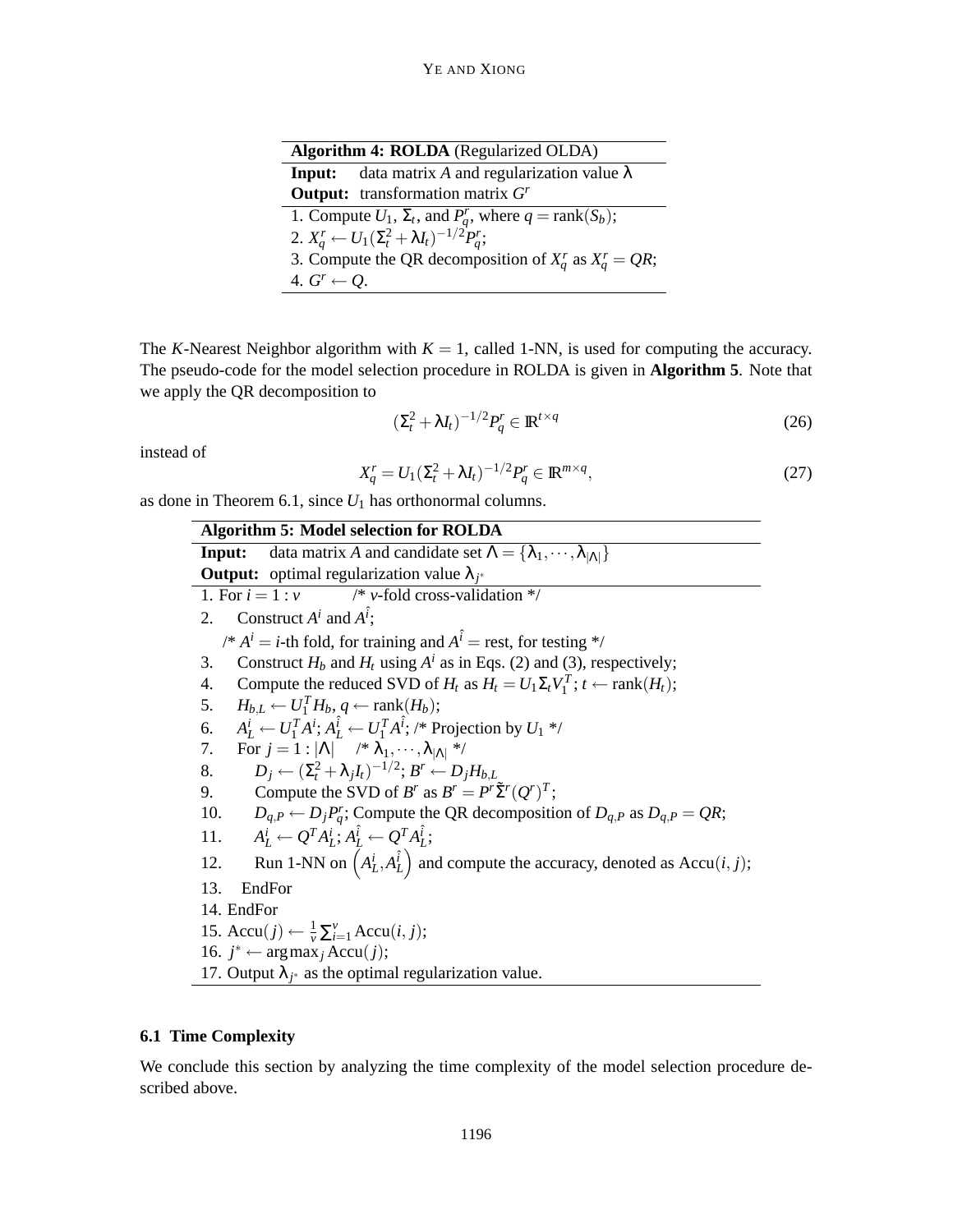Line 4 in **Algorithm 5** takes  $O(n^2m)$  time for the reduced SVD computation. Lines 5 and 6 take  $O(mt) = O(mnk)$  and  $O(tmn) = O(mn^2)$  time, respectively, for the matrix multiplications. For each  $\lambda_j$ , for  $j = 1, \dots, |\Lambda|$ , of the "For" loop, Lines 9 and 10 take  $O(tk^2) = O(nk^2)$  time for the SVD and QR decomposition and matrix multiplication. Line 11 takes  $O(ktn) = O(kn^2)$  time for the matrix multiplication. The computation of the classification accuracy by 1-NN in Line 12 takes  $O(n^2k/v)$  time, as the size of the test set,  $A_L^{\hat{i}}$ , is about  $n/v$ . Thus, the time complexity,  $T(|\Lambda|)$ , of the model selection procedure is

$$
T(|\Lambda|) = O(v(n^2m + mn^2 + mnk + |\Lambda|(nk^2 + kn^2 + n^2k/v))).
$$

For high-dimensional and undersampled data, where the sample size, *n*, is much smaller than the dimensionality *m*, the time complexity is simplified to

$$
T(|\Lambda|) = O\left(v(n^2m + |\Lambda|n^2k)\right) = O\left(vn^2m\left(1 + \frac{k}{m}|\Lambda|\right)\right).
$$

When the number, *k*, of classes in the data set is much smaller than the dimensionality, *m*, the overhead of estimating the optimal regularization value among a large candidate set may be small. Our experiments on a collection of high-dimensional and undersampled data (see Section 7) show that the computational cost of the model selection procedure in ROLDA grows slowly as  $|\Lambda|$  increases.

#### **7. Experimental Studies**

In this section, we perform extensive experimental studies to evaluate the theoretical results and the ROLDA algorithm presented in this paper. Section 7.1 describes our test data sets. We perform a detailed comparison of NLDA, iNLDA, and OLDA in Section 7.2. Results are consistent with our theoretical analysis. In Section 7.3, we compare the classification performance of NLDA, iNLDA, OLDA, ULDA, ROLDA, and SVM. The K-Nearest-Neighbor (K-NN) algorithm with  $K = 1$  is used as the classifier for all LDA based algorithms.

# **7.1 Data Sets**

We used 14 data sets from various data sources in our experimental studies. The statistics of our test data sets are summarized in Table 2.

The first five data sets, including spambase,  $4$  balance, wine, waveform, and vowel, are lowdimensional data from the UCI Machine Learning Repository. The next nine data sets, including text documents, face images, and gene expression data, have high dimensionality: re1, re0, and tr41 are three text document data sets, where re1 and re0 are derived from *Reuters-21578* text categorization test collection Distribution  $1.0$ ,<sup>5</sup> and tr41 is derived from the TREC-5, TREC-6, and TREC-7 collections;  $6$  ORL,  $7$  AR,  $8$  and PIX $9$  are three face image data sets; GCM, colon, and ALLAML4 are three gene expression data sets (Ye et al., 2004b).

<sup>4.</sup> Only a subset of the original spambase data set is used in our study.

<sup>5.</sup> http://www.daviddlewis.com/resources/testcollections/reuters21578/

<sup>6.</sup> http://trec.nist.gov

<sup>7.</sup> http://www.uk.research.att.com/facedatabase.html

<sup>8.</sup> http://rvl1.ecn.purdue.edu/∼aleix/aleix face DB.html

<sup>9.</sup> http://peipa.essex.ac.uk/ipa/pix/faces/manchester/test-hard/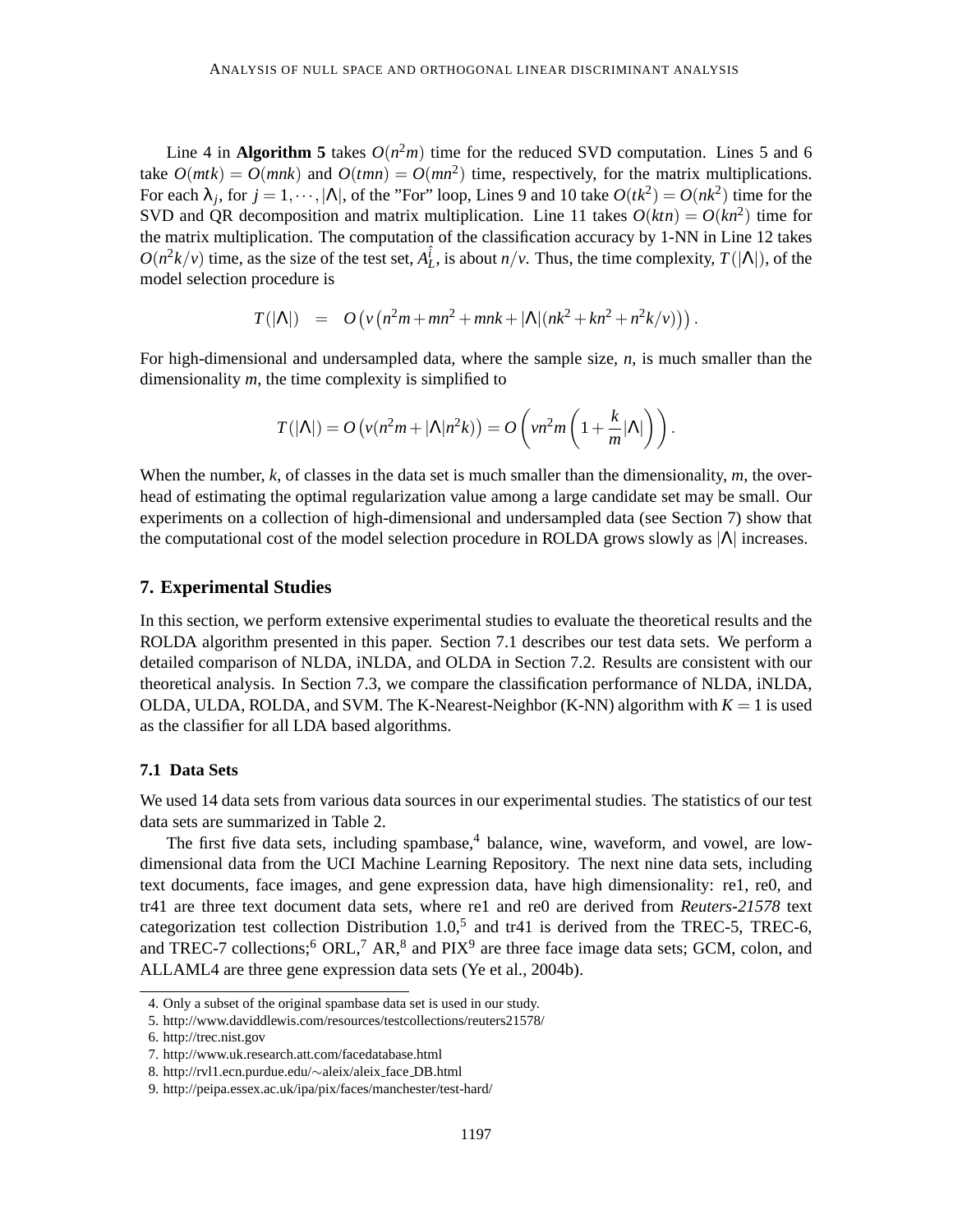| Data Set        | Sample size $(n)$ |      |       | # of dimensions | # of classes   |
|-----------------|-------------------|------|-------|-----------------|----------------|
|                 | training          | test | total | (m)             | (k)            |
| spambase        | 400               | 600  | 1000  | 56              | $\overline{2}$ |
| balance         | 416               | 209  | 625   | 4               | 3              |
| wine            | 118               | 60   | 178   | 13              | 3              |
| waveform        | 300               | 500  | 800   | 21              | 3              |
| vowel           | 528               | 462  | 990   | 10              | 11             |
| re 1            |                   |      | 490   | 3759            | 5              |
| re <sub>0</sub> |                   |      | 320   | 2887            | 4              |
| tr41            |                   |      | 210   | 7454            | 7              |
| ORL             |                   |      | 400   | 10304           | 40             |
| AR              |                   |      | 650   | 8888            | 50             |
| <b>PIX</b>      |                   |      | 300   | 10000           | 30             |
| <b>GCM</b>      |                   |      | 198   | 16063           | 14             |
| colon           |                   |      | 62    | 2000            | $\overline{2}$ |
| <b>ALLAML4</b>  |                   |      | 72    | 7129            | 4              |

Table 2: Statistics of our test data sets. For the first five data sets, we used the given partition of training and test sets, while for the last nine data sets, we did random splittings into training and test sets of ratio 2:1.

#### **7.2 Comparison of NLDA, iNLDA, and OLDA**

In this experiment, we did a comparative study of NLDA, iNLDA, and OLDA. For the first five low-dimensional data sets from the UCI Machine Learning Repository, we used the given splitting of training and test sets. The result is summarized in Table 3. For the next nine high-dimensional data sets, we performed our study by repeated random splittings into training and test sets. The data was partitioned randomly into a training set, where each class consists of two-thirds of the whole class and a test set with each class consisting of one-third of the whole class. The splitting was repeated 20 times and the resulting accuracies of different algorithms for the first ten splittings are summarized in Table 4. Note that the mean accuracy for the 20 different splittings will be reported in the next section. The rank of three scatter matrices,  $S_b$ ,  $S_w$ , and  $S_t$ , for each of the splittings is also reported.

The main observations from Table 3 and Table 4 include:

- For the first five low-dimensional data sets, we have rank( $S_b$ ) =  $k 1$ , and rank( $S_w$ ) = rank $(S_t) = m$ , where *m* is the data dimensionality. Thus the null space of  $\tilde{S}_w$  is empty, and both NLDA and iNLDA do not apply. However, OLDA is applicable and the reduced dimensionality of OLDA is  $k - 1$ .
- For the next nine high-dimensional data sets, condition C1:  $rank(S_t) = rank(S_b) + rank(S_w)$  is satisfied in all cases except the re0 data set. For the re0 data set, either rank( $S_t$ ) = rank( $S_b$ ) + rank( $S_w$ ) or rank( $S_t$ ) = rank( $S_b$ ) + rank( $S_w$ ) − 1 holds, that is, condition C1 is not severely violated for re0. Note that re0 has the smallest number of dimensions among the nine high-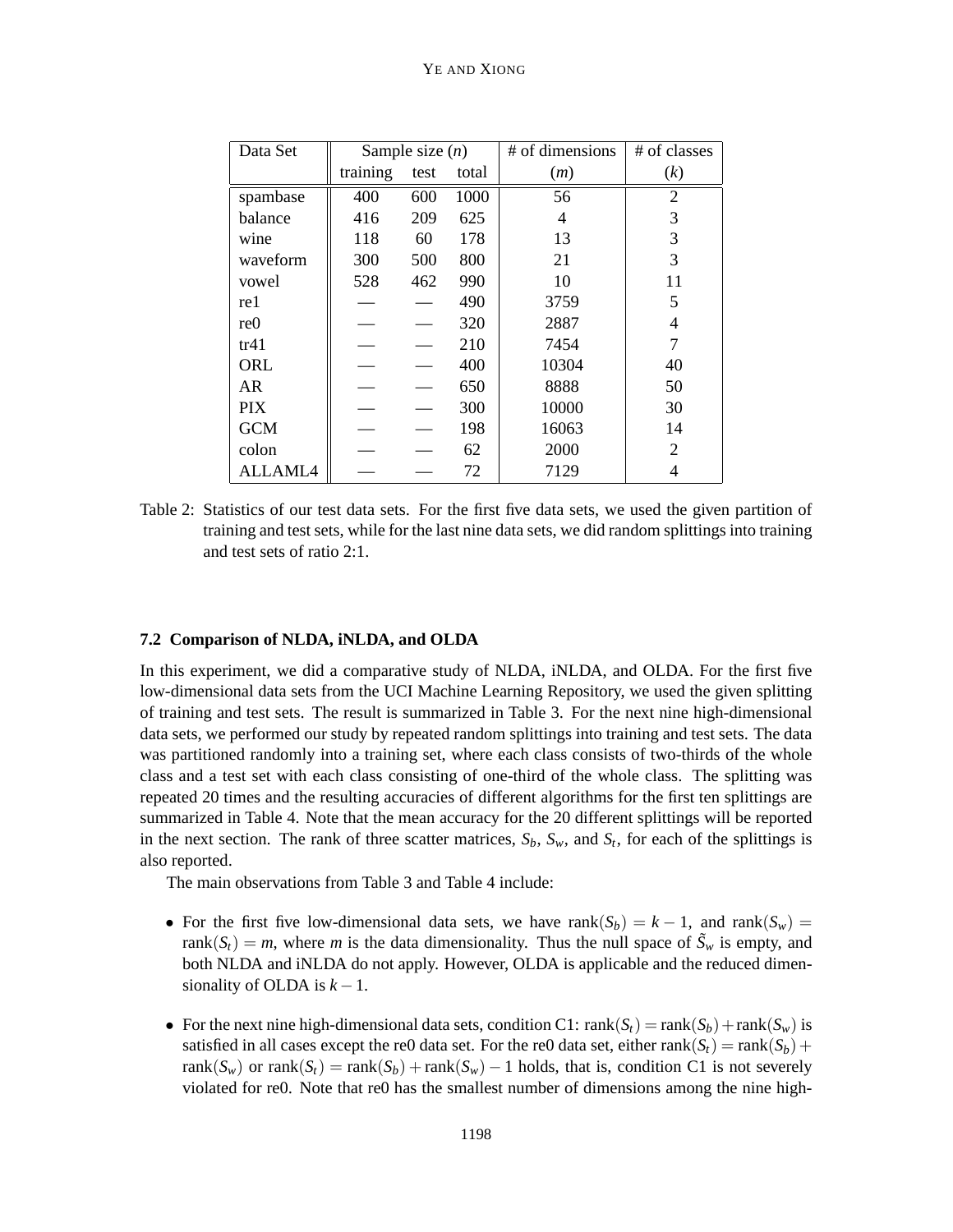|        |             | Data Set |              |       |          |       |  |  |
|--------|-------------|----------|--------------|-------|----------|-------|--|--|
|        |             | spambase | balance wine |       | waveform | vowel |  |  |
|        | <b>NLDA</b> |          |              |       |          |       |  |  |
| Method | iNLDA       |          |              |       |          |       |  |  |
|        | <b>OLDA</b> | 88.17    | 86.60        | 98.33 | 73.20    | 56.28 |  |  |
|        | $S_b$       |          |              |       |          | 10    |  |  |
| Rank   | $S_w$       | 56       |              | 13    | 21       | 10    |  |  |
|        | $S_t$       | 56       |              | 13    |          |       |  |  |

Table 3: Comparison of NLDA, iNLDA, and OLDA on classification accuracy (in percentage) using five low-dimensional data sets from UCI Machine Learning Repository. The ranks of three scatter matrices are reported.

dimensional data sets. From the experiments, we may infer that condition C1 is more likely to hold for high-dimensional data.

- NLDA, iNLDA, and OLDA achieve the same classification performance in all cases when condition C1 holds. The empirical result confirms the theoretical analysis in Section 5. This explains why NLDA and OLDA often achieve similar performance for high-dimensional data. We can also observe that NLDA and iNLDA achieve similar performance in all cases.
- The numbers of training data points for the nine high-dimensional data (in the same order as in the table) are 325, 212, 140, 280, 450, 210, 125, 68, and 48, respectively. By examining the rank of  $S_t$  in Table 4, we can observe that the training data in six out of nine data sets, including tr41, ORL, AR, GCM, colon, and ALLAML4, are linearly independent. That is, the independence assumption C2 from Theorem 5.3 holds for these data sets. It is clear from the table that for these six data sets, condition C1 holds and NLDA, iNLDA, and OLDA achieve the same performance. These are consistent with the theoretical analysis in Section 5.
- For the re0 data set, where condition C1 does not hold, i.e.,  $rank(S_t) < rank(S_b) + rank(S_w)$ , OLDA achieves higher classification accuracy than NLDA and iNLDA. Recall that the reduced dimensionality of OLDA equals rank $(S_b) \equiv q$ . The reduced dimensionality in NLDA and iNLDA equals the dimension of the null space of  $\tilde{S}_w$ , which equals rank( $S_t$ ) – rank( $S_w$ ) < rank $(S_b)$ . That is, OLDA keeps more dimensions in the transformed space than NLDA and iNLDA. Experimental results in re0 show that these extra dimensions used in OLDA improve its classification performance.

#### **7.3 Comparative Studies on Classification**

In this experiment, we conducted a comparative study of NLDA, iNLDA, OLDA, ULDA, ROLDA, and SVM in terms of classification. For ROLDA, the optimal  $\lambda$  is estimated through cross-validation on a candidate set,  $\Lambda = {\lambda_j}_{j=1}^{|\Lambda|}$ . Recall that  $T(|\Lambda|)$  denotes the computational cost of the model selection procedure in ROLDA, where  $|\Lambda|$  is the size of the candidate set of the regularization values. We have performed model selection on all nine high-dimensional data sets using different values of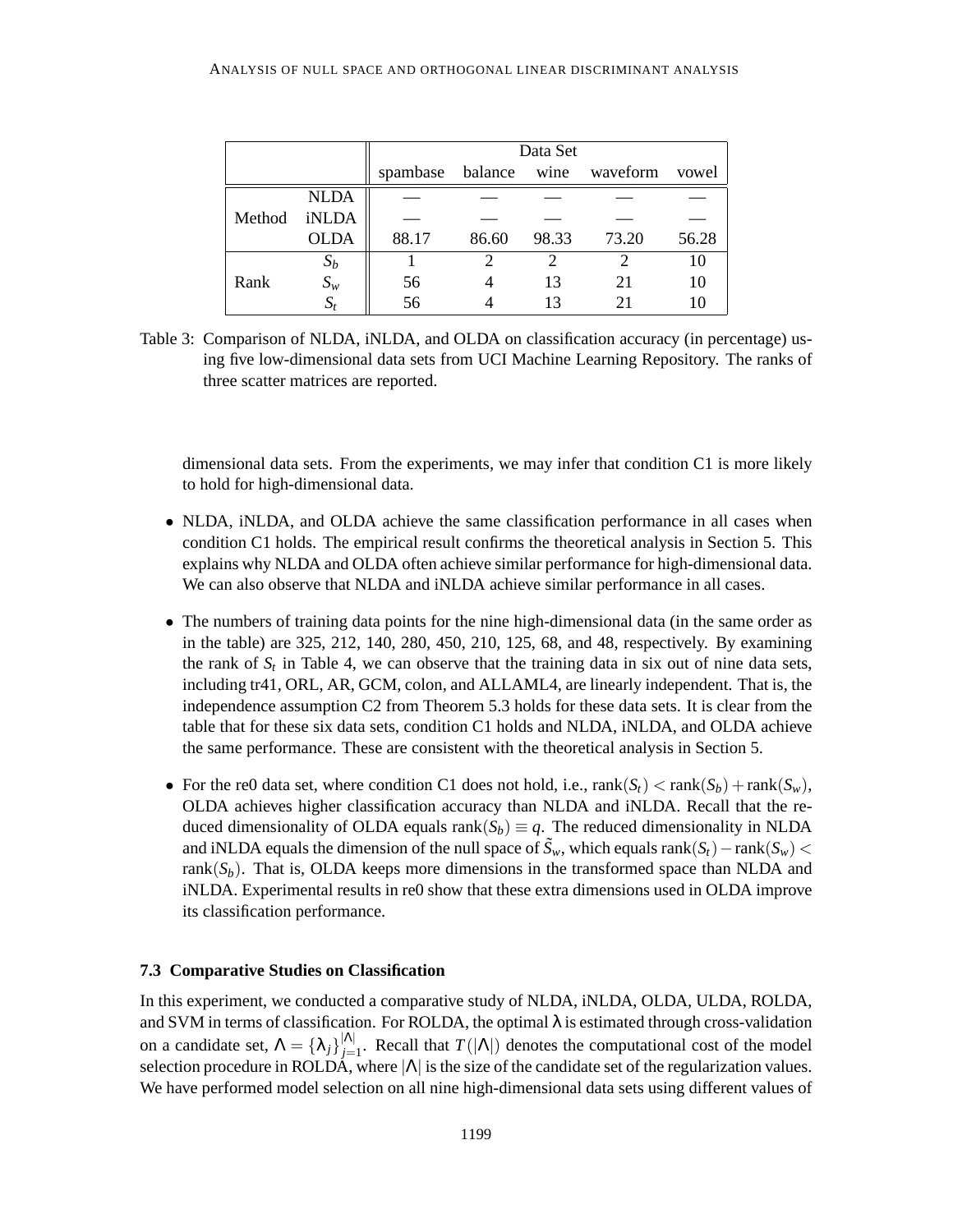| Data Set        | Method<br>Ten different splittings into training and test sets of ratio 2:1 |                |                          |                          |                |                |                                      |                |                |                |                          |
|-----------------|-----------------------------------------------------------------------------|----------------|--------------------------|--------------------------|----------------|----------------|--------------------------------------|----------------|----------------|----------------|--------------------------|
|                 | <b>NLDA</b>                                                                 | 92.73          | 93.33                    | 93.33                    | 93.94          | 94.55          | 95.15                                | 96.36          | 95.15          | 92.12          | 93.94                    |
|                 | <b>iNLDA</b>                                                                | 92.73          | 93.33                    | 93.33                    | 93.94          | 94.55          | 95.15                                | 96.36          | 95.15          | 92.12          | 93.94                    |
| re1             | <b>OLDA</b>                                                                 | 92.73          | 93.33                    | 93.33                    | 93.94          | 94.55          | 95.15                                | 96.36          | 95.15          | 92.12          | 93.94                    |
|                 | $S_b$                                                                       | $\overline{4}$ | $\overline{4}$           | $\sqrt{4}$               | $\overline{4}$ | $\overline{4}$ | $\overline{4}$                       | $\overline{4}$ | $\overline{4}$ | $\overline{4}$ | $\sqrt{4}$               |
|                 | $S_{\scriptscriptstyle W}$                                                  | 316            | 318                      | 319                      | 316            | 316            | 320                                  | 316            | 318            | 317            | 318                      |
|                 | $S_t$                                                                       | 320            | 322                      | 323                      | 320            | 320            | 324                                  | 320            | 322            | 321            | 322                      |
|                 | <b>NLDA</b>                                                                 | 64.81          | 62.04                    | 64.81                    | 68.52          | 87.96          | 70.37                                | 71.30          | 73.15          | 87.04          | 75.93                    |
|                 | <b>iNLDA</b>                                                                | 65.74          | 62.04                    | 64.81                    | 69.44          | 87.96          | 70.37                                | 71.30          | 72.22          | 87.04          | 75.93                    |
| re <sub>0</sub> | <b>OLDA</b>                                                                 | 75.93          | 75.00                    | 77.78                    | 74.07          | 87.96          | 80.56                                | 74.07          | 78.70          | 87.04          | 79.63                    |
|                 | $S_b$                                                                       | $\mathfrak{Z}$ | 3                        | $\mathfrak{Z}$           | $\mathfrak{Z}$ | 3              | $\mathfrak{Z}$                       | 3              | $\mathfrak{Z}$ | 3              | $\sqrt{3}$               |
|                 | $S_{w}$                                                                     | 205            | 204                      | 203                      | 203            | 205            | 204                                  | 201            | 203            | 203            | 205                      |
|                 | $S_t$                                                                       | 207            | 206                      | 205                      | 205            | 208            | 206                                  | 203            | 205            | 206            | 207                      |
|                 | <b>NLDA</b>                                                                 | 97.14          | 95.71                    | 97.14                    | 98.57          | 97.14          | 98.57                                | 100.0          | 95.71          | 98.57          | 95.71                    |
|                 | <b>iNLDA</b>                                                                | 97.14          | 95.71                    | 97.14                    | 98.57          | 97.14          | 98.57                                | 100.0          | 95.71          | 98.57          | 95.71                    |
| tr41            | <b>OLDA</b>                                                                 | 97.14          | 95.71                    | 97.14                    | 98.57          | 97.14          | 98.57                                | 100.0          | 95.71          | 98.57          | 95.71                    |
|                 | $S_b$                                                                       | $\sqrt{6}$     | 6                        | $\sqrt{6}$               | 6              | $\sqrt{6}$     | 6                                    | 6              | $\sqrt{6}$     | 6              | $\sqrt{6}$               |
|                 | $S_{\scriptscriptstyle W}$                                                  | 133            | 133                      | 133                      | 133            | 133            | 133                                  | 133            | 133            | 133            | 133                      |
|                 | $S_t$                                                                       | 139            | 139                      | 139                      | 139            | 139            | 139                                  | 139            | 139            | 139            | 139                      |
|                 | <b>NLDA</b>                                                                 | 99.17          | 96.67                    | 98.33                    | 98.33          | 95.00          | 95.83                                | 98.33          | 97.50          | 98.33          | 95.83                    |
|                 | iNLDA                                                                       | 99.17          | 96.67                    | 98.33                    | 98.33          | 95.00          | 95.83                                | 98.33          | 97.50          | 98.33          | 95.83                    |
| ORL             | <b>OLDA</b>                                                                 | 99.17          | 96.67                    | 98.33                    | 98.33          | 95.00          | 95.83                                | 98.33          | 97.50          | 98.33          | 95.83                    |
|                 | $S_b$                                                                       | 39             | 39                       | 39                       | 39             | 39             | 39                                   | 39             | 39             | 39             | 39                       |
|                 | $S_w$                                                                       | 240            | 240                      | 240                      | 240            | 240            | 240                                  | 240            | 240            | 240            | 240                      |
|                 | $S_t$                                                                       | 279            | 279                      | 279                      | 279            | 279            | 279                                  | 279            | 279            | 279            | 279                      |
|                 | <b>NLDA</b>                                                                 | 96.50          | 94.50                    | 96.50                    | 94.00          | 93.50          | 94.50                                | 93.50          | 97.00          | 94.00          | 96.00                    |
|                 | <b>iNLDA</b>                                                                | 96.50          | 94.50                    | 96.50                    | 94.00          | 93.50          | 94.50                                | 93.50          | 97.00          | 94.00          | 96.00                    |
| AR              | <b>OLDA</b>                                                                 | 96.50          | 94.50                    | 96.50                    | 94.00          | 93.50          | 94.50                                | 93.50          | 97.00          | 94.00          | 96.00                    |
|                 | $\mathfrak{S}_b$                                                            | 49             | 49                       | 49                       | 49             | 49             | 49                                   | 49             | 49             | 49             | 49                       |
|                 | $S_{\scriptscriptstyle W}$                                                  | 400            | 400                      | 400                      | 400            | 400            | 400                                  | 400            | 400            | 400            | 400                      |
|                 | $S_t$                                                                       | 449            | 449                      | 449                      | 449            | 449            | 449                                  | 449            | 449            | 449            | 449                      |
|                 | $\overline{\mbox{NLDA}}$                                                    | 98.89          | 97.78                    | 98.89                    | 97.78          | 98.89          | 98.89                                | 98.89          | 97.78          | 98.89          | 97.78                    |
|                 | <b>iNLDA</b>                                                                | 98.89          | 97.78                    | 98.89                    | 97.78          | 98.89          | 98.89                                | 98.89          | 97.78          | 98.89          | 97.78                    |
| PIX             | <b>OLDA</b>                                                                 | 98.89          | 97.78                    | 98.89                    | 97.78          | 98.89          | 98.89                                | 98.89          | 97.78          | 98.89          | 97.78                    |
|                 | $S_b$                                                                       | 29             | 29                       | 29                       | $29\,$         | 29             | 29                                   | 29             | 29             | 29             | 29                       |
|                 | $S_{w}$                                                                     | 178            | 179                      | 179                      | 179            | 178            | 180                                  | 179            | 179            | 180            | 178                      |
|                 | $S_t$                                                                       | 207            | 208                      | 208                      | 208            | 207            | 209                                  | $208\,$        | 208            | 209            | 207                      |
|                 | $\overline{\mbox{NLDA}}$                                                    | 81.54          | 80.00                    | 81.54                    | 83.08          | 84.62          | 87.69                                | 75.38          | 78.46          | 84.62          | 83.08                    |
|                 | <b>iNLDA</b>                                                                | 81.54          | 80.00                    | 81.54                    | 83.08          | 84.62          | 87.69                                | 75.38          | 78.46          | 84.62          | 83.08                    |
| <b>GCM</b>      | <b>OLDA</b>                                                                 | 81.54          | 80.00                    | 81.54                    | 83.08          | 84.62          | 87.69                                | 75.38          | 78.46          | 84.62          | 83.08                    |
|                 | $\mathcal{S}_b$                                                             | 13             | 13                       | 13                       | 13             | 13             | 13                                   | 13             | 13             | 13             | 13                       |
|                 | $S_w$                                                                       | 111            | 111                      | 111                      | 111            | 111            | 111                                  | 111            | 111            | 111            | 111                      |
|                 | $S_t$                                                                       | 124            | 124                      | 124                      | 124            | 124            | 124                                  | 124            | 124            | 124            | 124                      |
|                 | $\overline{\mbox{NLDA}}$                                                    | 91.18          | 94.12                    | 100.0                    | 97.06          | 91.18          | 91.18                                | 97.06          | 94.12          | 94.12          | 97.06                    |
|                 | <b>iNLDA</b>                                                                | 91.18          | 94.12                    | 100.0                    | 97.06          | 91.18          | 91.18                                | 97.06          | 94.12          | 94.12          | 97.06                    |
| colon           | <b>OLDA</b>                                                                 | 91.18          | 94.12                    | 100.0                    | 97.06          | 91.18          | 91.18                                | 97.06          | 94.12          | 94.12          | 97.06                    |
|                 | $S_b$                                                                       | 1              | $\overline{\phantom{0}}$ | $\overline{\phantom{0}}$ | $\mathbf{1}$   | $\frac{1}{2}$  | $\begin{array}{ccc} & 1 \end{array}$ | $\frac{1}{2}$  | $\overline{1}$ | $\overline{1}$ | $\overline{\phantom{0}}$ |
|                 | $S_{w}$                                                                     | 66             | 66                       | 66                       | 66             | 66             | 66                                   | 66             | 66             | 66             | 66                       |
|                 | $S_t$                                                                       | 67             | 67<br>91.67              | 67                       | 67<br>95.83    | 67             | 67                                   | 67             | 67             | 67             | 67                       |
|                 | <b>NLDA</b>                                                                 | 95.83          |                          | 95.83                    |                | 87.50          | 95.83                                | 95.83          | 100.0          | 91.67          | 95.83                    |
| ALLAML4         | iNLDA<br><b>OLDA</b>                                                        | 95.83<br>95.83 | 91.67<br>91.67           | 95.83<br>95.83           | 95.83<br>95.83 | 87.50<br>87.50 | 95.83<br>95.83                       | 95.83<br>95.83 | 100.0<br>100.0 | 91.67<br>91.67 | 95.83<br>95.83           |
|                 | $S_b$                                                                       | 3              | 3                        | 3                        | $\mathfrak{Z}$ | 3              | $\mathfrak{Z}$                       | $\mathfrak{Z}$ | 3              | 3              | 3                        |
|                 |                                                                             | 44             | 44                       | 44                       | 44             | 44             | 44                                   | 44             | 44             | 44             | 44                       |
|                 | $S_w$<br>$S_t$                                                              | 47             | 47                       | 47                       | 47             | 47             | 47                                   | 47             | 47             | 47             | 47                       |
|                 |                                                                             |                |                          |                          |                |                |                                      |                |                |                |                          |

Table 4: Comparison of classification accuracy (in percentage) for NLDA, iNLDA, and OLDA using nine high-dimensional data sets. Ten different splittings into training and test sets of ratio 2:1 (for each of the *k* classes) are applied. The rank of three scatter matrices for each splitting is reported.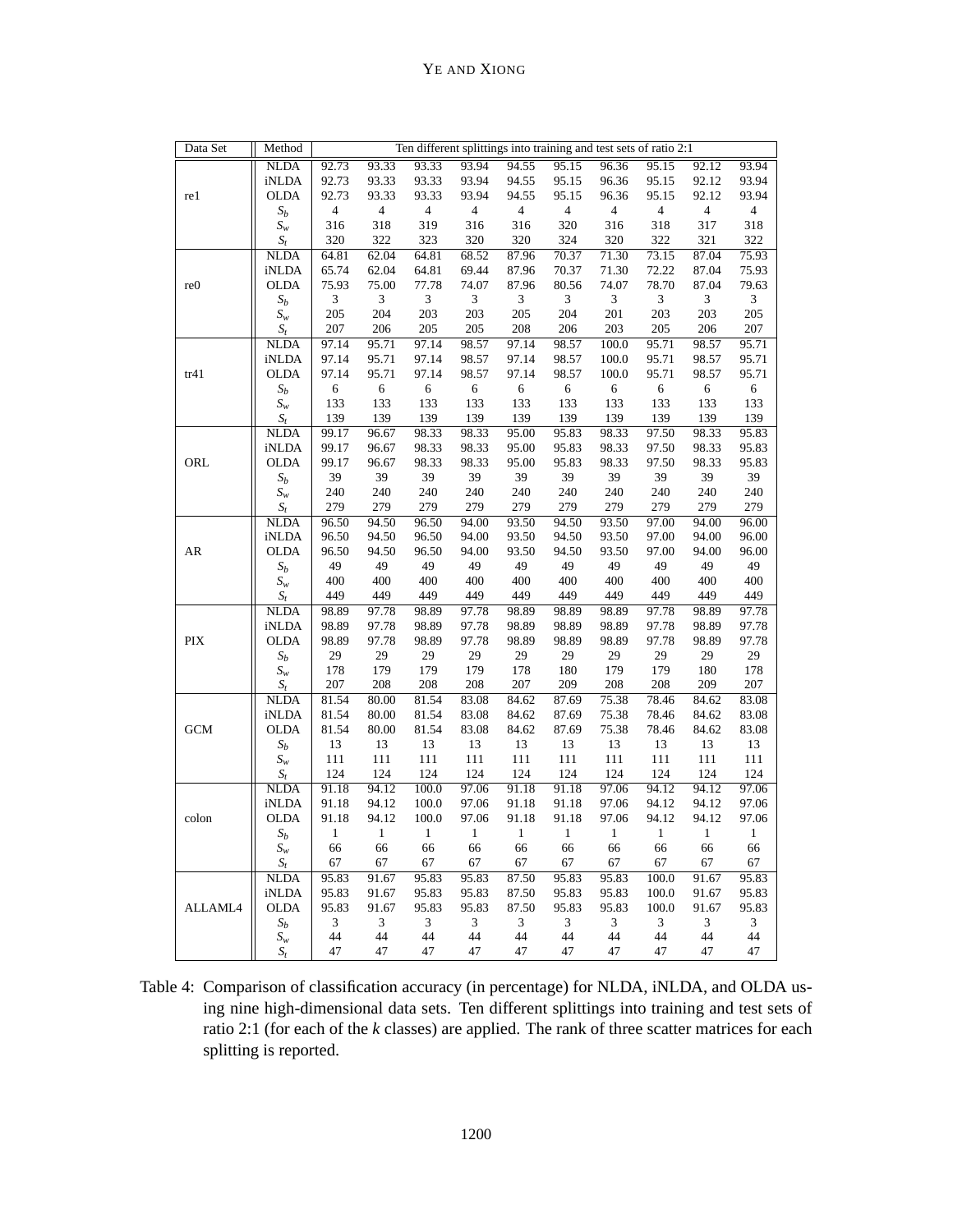| Data Set        | <b>NLDA</b>  | iNLDA        | <b>OLDA</b>  | ULDA         | <b>ROLDA</b> | <b>SVM</b>   |
|-----------------|--------------|--------------|--------------|--------------|--------------|--------------|
| re1             | 94.33 (1.72) | 94.33 (1.72) | 94.33 (1.72) | 94.76 (1.67) | 94.79 (1.64) | 94.54 (1.88) |
| re <sub>0</sub> | 74.03 (9.22) | 74.15 (8.19) | 79.54 (4.73) | 79.72 (4.82) | 85.79 (3.66) | 85.87 (3.34) |
| tr41            | 97.00 (2.01) | 97.00 (2.01) | 97.00(2.01)  | 97.14 (2.02) | 97.17 (2.04) | 97.14 (2.01) |
| ORL             | 97.29 (1.79) | 97.29 (1.79) | 97.29 (1.79) | 92.75 (1.82) | 97.52 (1.64) | 97.55 (1.34) |
| AR              | 95.42 (1.30) | 95.42 (1.30) | 95.42 (1.30) | 94.37 (1.46) | 97.30 (1.32) | 95.75 (1.43) |
| <b>PIX</b>      | 98.22 (1.41) | 98.22 (1.41) | 98.22 (1.41) | 96.61 (1.92) | 98.29 (1.32) | 98.50 (1.24) |
| <b>GCM</b>      | 81.77 (3.61) | 81.77 (3.61) | 81.77 (3.61) | 80.46 (3.71) | 82.69 (3.42) | 75.31 (4.45) |
| Colon           | 86.50 (5.64) | 86.50 (5.64) | 86.50 (5.64) | 86.50 (5.64) | 87.00 (6.16) | 87.25 (5.25) |
| ALLAML4         | 93.54 (3.70) | 93.54 (3.70) | 93.54 (3.70) | 93.75 (3.45) | 93.75 (3.45) | 93.70 (3.40) |

Table 5: Comparison of classification accuracy (in percentage) for six different methods: NLDA, iNLDA, OLDA, ULDA, ROLDA, and SVM using nine high-dimensional data sets. The mean accuracy and standard deviation (in parenthesis) from 20 different runs are reported.

 $|\Lambda|$ . We have observed that  $T(|\Lambda|)$  grows slowly as  $|\Lambda|$  increases, and the ratio,  $T(1024)/T(1)$ , on all nine data sets ranges from 1 to 5. Thus, we can run model selection using a large candidate set of regularization values, without dramatically increasing the cost. In the following experiments, we apply model selection to ROLDA with a candidate set of size  $|\Lambda| = 1024$ , where

$$
\lambda_j = \alpha_j/(1 - \alpha_j),\tag{28}
$$

with  $\{\alpha_j\}_{j=1}^{|A|}$  uniformly distributed between 0 and 1. As for SVM, we employed the cross-validation to estimate the optimal parameter using a candidate set of size 50. To compare different classification algorithms, we applied the same experimental setting as in Section 7.2. The splitting into training and test sets of ratio 2:1 (for each of the *k* classes) was repeated 20 times. The final accuracy reported was the average of the 20 different runs. The standard deviation for each data set was also reported. The result on the nine high-dimensionality data sets is summarized in Table 5.

As observed in Section 7.2, OLDA has the same performance as NLDA and iNLDA in all cases except the re0 data set, while NLDA and iNLDA achieve similar performance in all cases. Overall, ROLDA and SVM are very competitive with other methods. SVM performs well in all cases except GCM. The poor performance of SVM in GCM has also been observed in (Li et al., 2004). ROLDA outperforms OLDA for re0, AR, and GCM, while it is comparable to OLDA for all other cases. This confirms the effectiveness of the regularization applied in ROLDA. Note that from Remark 1, ULDA is closely related to OLDA. However, unlike OLDA, ULDA does not apply the final orthogonalization step. Experimental result in Table 5 confirms the effectiveness of the orthogonalization step in OLDA, especially for three face image data sets and GCM.

### **8. Conclusions**

In this paper, we present a computational and theoretical analysis of two LDA based algorithms, including null space LDA and orthogonal LDA. NLDA computes the discriminant vectors in the null space of the within-class scatter matrix, while OLDA computes a set of orthogonal discriminant vectors via the simultaneous diagonalization of the scatter matrices. They have been applied successfully in many applications, such as document classification, face recognition, and gene expression data classification.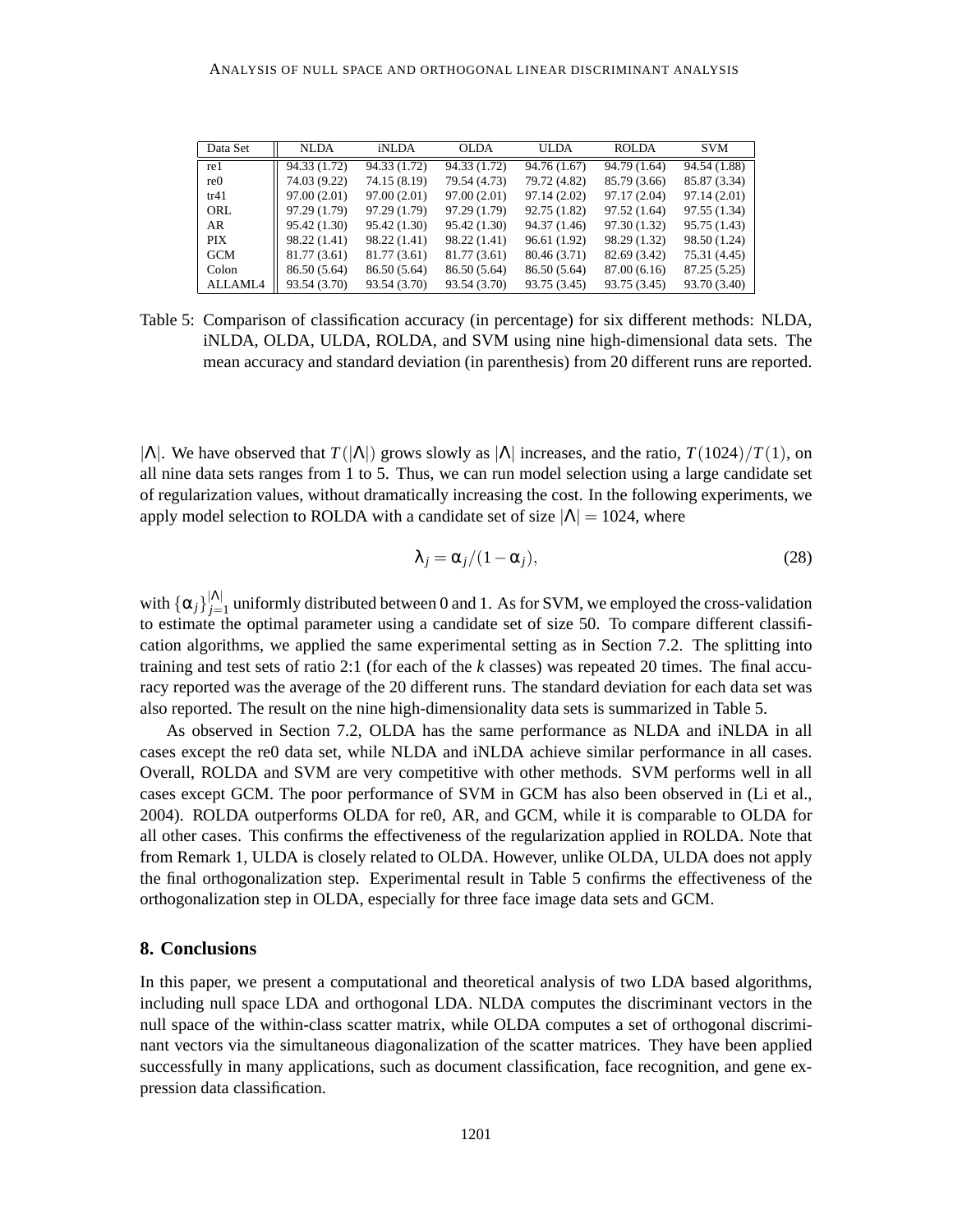Both NLDA and OLDA result in orthogonal transformations. However, they applied different schemes in deriving the optimal transformation. Our theoretical analysis in this paper shows that under a mild condition C1 which holds in many applications involving high-dimensional data, NLDA is equivalent to OLDA. Based on the theoretical analysis, an improved algorithm for null space LDA algorithm, called iNLDA, is proposed. We have performed extensive experimental studies on 14 data sets, including both low-dimensional and high-dimensional data. Results have shown that condition C1 holds for eight out of the nine high-dimensional data sets, while the null space of  $\tilde{S}_w$ is empty for all five low-dimensional data. Thus, NLDA may not be applicable for low-dimensional data, while OLDA is still applicable in this case. Results are also consistent with our theoretical analysis. That is, for all cases when condition C1 holds, NLDA, iNLDA, and OLDA achieve the same classification performance. We also observe that for other cases with condition C1 violated, OLDA outperforms NLDA and iNLDA, due to the extra number of dimensions used in OLDA. We also compare NLDA, iNLDA, and OLDA with uncorrelated LDA (ULDA), which does not perform the final orthogonalization step. Results show that OLDA is very competitive with ULDA, which confirms the effectiveness of the orthogonalization step used in OLDA. Our empirical and theoretical results presented in this paper provide further insights into the nature of these two LDA based algorithms.

We also present the ROLDA algorithm, which extends the OLDA algorithm by applying the regularization technique. Regularization may stabilize the sample covariance matrix estimation and improve the classification performance. ROLDA involves the regularization parameter  $\lambda$ , which is commonly estimated via cross-validation. To speed up the cross-validation process, we decompose the computations in ROLDA into two components: the first component involves matrices of high dimensionality but independent of  $\lambda$ , while the second component involves matrices of low dimensionality. When searching for the optimal  $\lambda$  from a candidate set, we repeat the computations involved in the second component only. A comparative study on classification shows that ROLDA is very competitive with OLDA, which shows the effectiveness of the regularization applied in ROLDA.

Our extensive experimental studies have shown that condition C1 holds for most high-dimensional data sets. We plan to carry out theoretical analysis on this property in the future. Some of the theoretical results in (Hall et al., 2005) may be useful for our analysis.

The algorithms in (Yang et al., 2005; Yu and Yang, 2001) are closely related to the null space LDA algorithm discussed in this paper. The analysis presented in this paper may be useful in understanding why these algorithms perform well in many applications, especially in face recognition. We plan to explore this further in the future.

# **Acknowledgements**

We thank the reviewers for helpful comments. Research of JY is sponsored, in part, by the Center for Evolutionary Functional Genomics of the Biodesign Institute at the Arizona State University.

# **References**

P. N. Belhumeour, J. P. Hespanha, and D. J. Kriegman. Eigenfaces vs. Fisherfaces: Recognition using class specific linear projection. *IEEE Trans Pattern Analysis and Machine Intelligence*, 19 (7):711–720, 1997.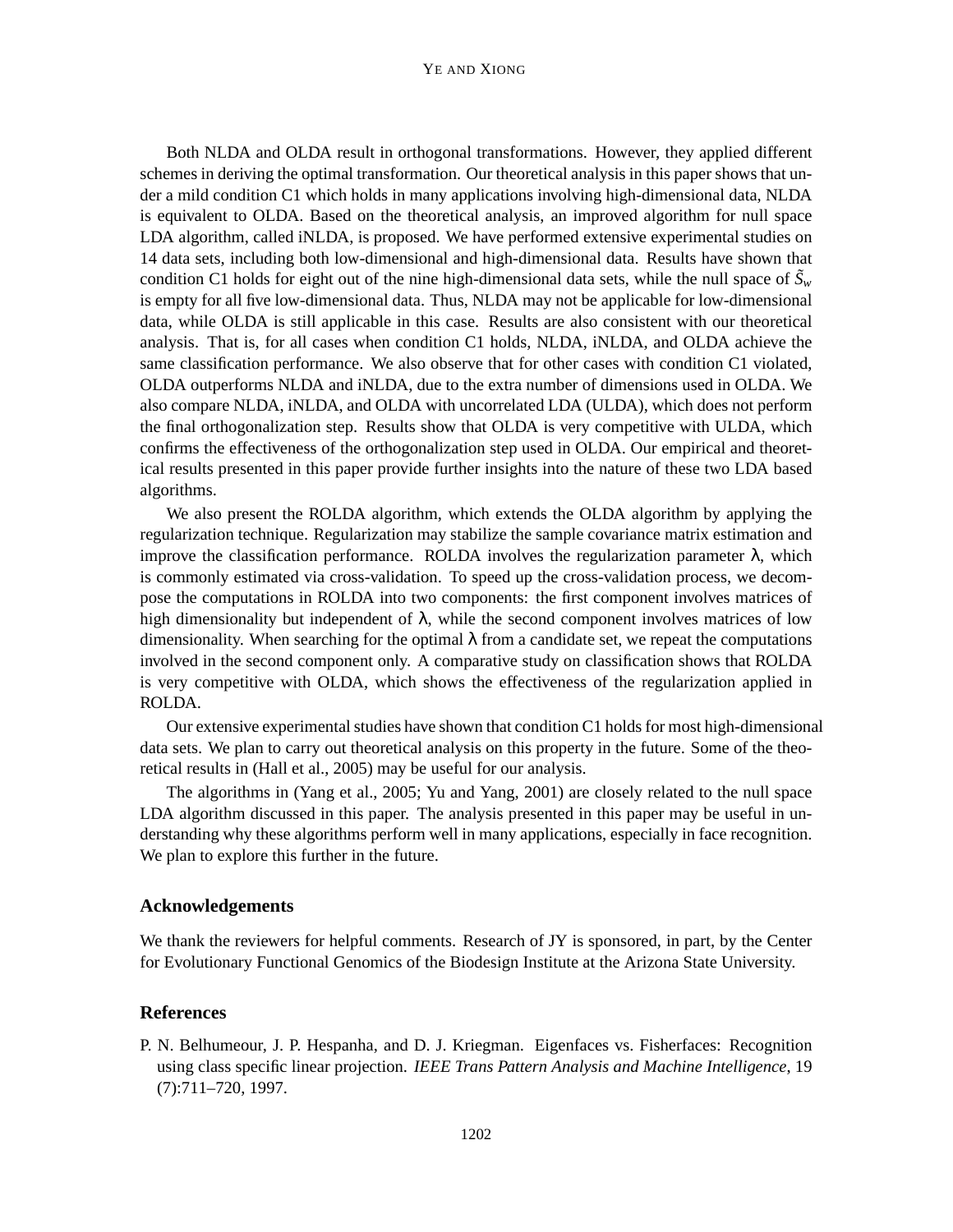- R. Bellmanna. *Adaptive Control Processes: A Guided Tour*. Princeton University Press, 1961.
- M. W. Berry, S. T. Dumais, and G. W. O'Brie. Using linear algebra for intelligent information retrieval. *SIAM Review*, 37:573–595, 1995.
- L. F. Chen, H. Y. M. Liao, M. T. Ko, J. C. Lin, and G. J. Yu. A new LDA-based face recognition system which can solve the small sample size problem. *Pattern Recognition*, 33:1713–1726, 2000.
- S. Deerwester, S. T. Dumais, G. W. Furnas, T. K. Landauer, and R. Harshman. Indexing by latent semantic analysis. *Journal of the Society for Information Scienc*, 41:391–407, 1990.
- L. Duchene and S. Leclerq. An optimal transformation for discriminant and principal component analysis. *IEEE Trans. Pattern Analysis and Machine Intelligence*, 10(6):978–983, 1988.
- R. O. Duda, P. E. Hart, and D. Stork. *Pattern Classification*. Wiley, 2000.
- S. Dudoit, J. Fridlyand, and T. P. Speed. Comparison of discrimination methods for the classification of tumors using gene expression data. *Journal of the American Statistical Association*, 97(457): 77–87, 2002.
- D. H. Foley and J. W. Sammon. An optimal set of discriminant vectors. *IEEE Trans Computers*, 24 (3):281–289, 1975.
- J. H. Friedman. Regularized discriminant analysis. *Journal of the American Statistical Association*, 84(405):165–175, 1989.
- K. Fukunaga. *Introduction to Statistical Pattern Classification*. Academic Press, San Diego, California, USA, 1990.
- G. H. Golub and C. F. Van Loan. *Matrix Computations*. The Johns Hopkins University Press, Baltimore, MD, USA, third edition, 1996.
- P. Hall, J. S. Marron, and A. Neeman. Geometric representation of high dimension, low sample size data. *Journal of the Royal Statistical Society series B*, 67:427–444, 2005.
- T. Hastie, R. Tibshirani, and J. H. Friedman. *The Elements of Statistical Learning : Data Mining, Inference, and Prediction*. Springer, 2001.
- R. Huang, Q. Liu, H. Lu, and S. Ma. Solving the small sample size problem of LDA. In *Proc. International Conference on Pattern Recognition*, pages 29–32, 2002.
- Z. Jin, J. Y. Yang, Z. S. Hu, and Z. Lou. Face recognition based on the uncorrelated discriminant transformation. *Pattern Recognition*, 34:1405–1416, 2001.
- I. T. Jolliffe. *Principal Component Analysis*. Springer-Verlag, New York, 1986.
- W. J. Krzanowski, P. Jonathan, W.V McCarthy, and M. R. Thomas. Discriminant analysis with singular covariance matrices: methods and applications to spectroscopic data. *Applied Statistics*, 44:101–115, 1995.